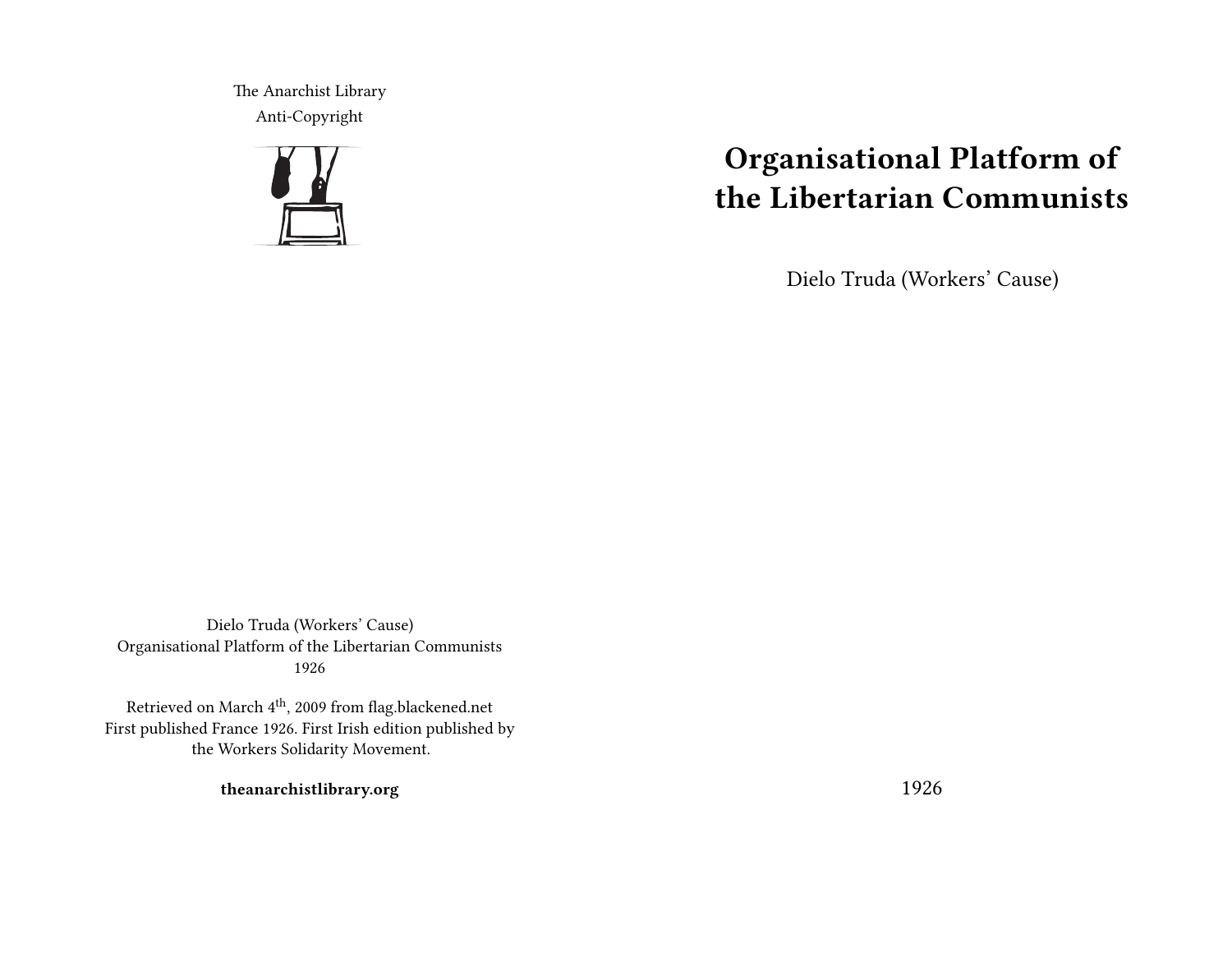class society, the General Union of Anarchists depends equally on the two fundamental classes of society: the workers and the peasants. It lays equal stress on the work of emancipating these two classes.

As regards the workers trade unions and revolutionary organisations in the towns, the General Union of Anarchists will have to devote all its efforts to becoming their pioneer and their theoretical guide.

It adopts the same tasks with regard to the exploited peasant masses. As bases playing the same role as the revolutionary workers' trade unions, the Union strives to realise a network of revolutionary peasant economic organisations, furthermore, a specific peasants' union, founded on anti-authoritarian principles.

Born out of the mass of the labour people, the General Union must take part in all the manifestations of their life, bringing to them on every occasion the spirit of organisation, perseverance and offensive. Only in this way can it fulfil its task, its theoretical and historical mission in the social revolution of labour, and become the organised vanguard of their emancipating process.

Nestor Mhakno, Ida Mett, Piotr Archinov, Valevsky, Linsky 1926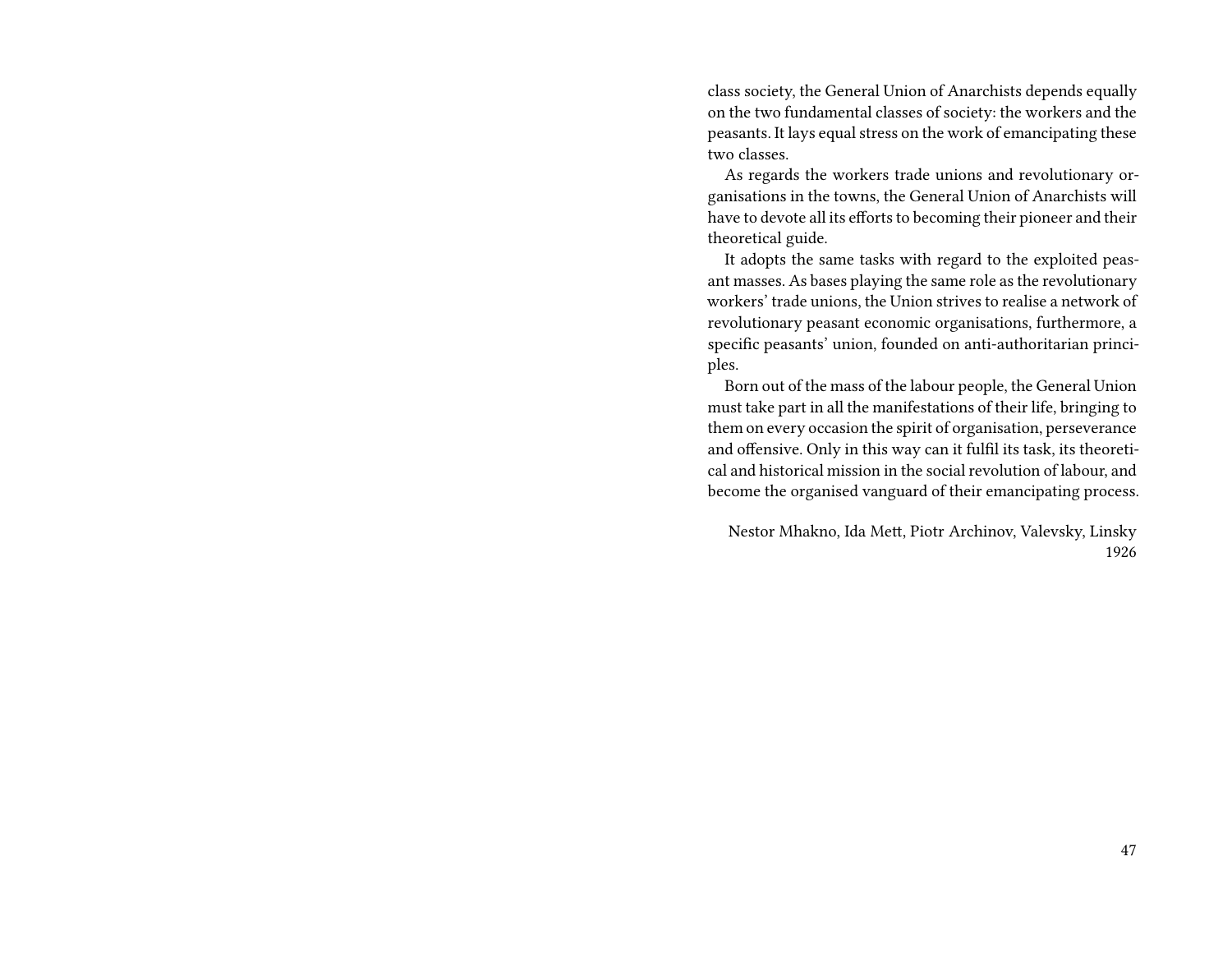ganisation, while recognising each member's rights to independence, free opinion, individual liberty and initiative, requires each member to undertake fixed organisation duties, and demands execution of communal decisions.

On this condition alone will the federalist principle find life, and the anarchist organisation function correctly, and steer itself towards the defined objective.

The idea of the General Union of Anarchists poses the problem of the co-ordination and concurrence of the activities of all the forces of the anarchist movement.

Every organisation adhering to the Union represents a vital cell of the common organism. Every cell should have its secretariat, executing and guiding theoretically the political and technical work of the organisation.

With a view to the co-ordination of the activity of all the Union's adherent organisation, a special organ will be created: the executive committee of the Union. The committee will be in charge of the following functions: the execution of decisions taken by the Union with which it is entrusted; the theoretical and organisational orientation of the activity of isolated organisations consistent with the theoretical positions and the general tactical line of the Union; the monitoring of the general state of the movement; the maintenance of working and organisational links between all the organisations in the Union; and with other organisations.

The rights, responsibilities and practical tasks of the executive committee are fixed by the congress of the Union.

The General Union of Anarchists has a concrete and determined goal. In the name of the success of the social revolution it must above all attract and absorb the most revolutionary and strongly critical elements among the workers and peasants.

Extolling the social revolution, and further, being an antiauthoritarian organisation which aspires to the abolition of

# **Contents**

|                                                                   | 5  |
|-------------------------------------------------------------------|----|
| Historical Introduction                                           | 8  |
| Update in 2001 $\ldots \ldots \ldots \ldots \ldots \ldots \ldots$ | 12 |
|                                                                   | 12 |
| <b>General Section</b>                                            | 18 |
| 1. Class struggle, its role and meaning $\dots \dots$             | 18 |
| 2. The necessity of a violent social revolution                   | 19 |
| 3. Anarchists and libertarian communism                           | 20 |
| 4. The negation of democracy. Democracy is one of                 |    |
| the forms of bourgeois capitalist society.                        | 22 |
| 5. The negation of the state and authority $\dots \dots$          | 23 |
| 6. The role of the masses and the role of the anarchists          |    |
| in the social struggle and the social revolution                  | 24 |
| 7. The transition period                                          | 29 |
| 8. Anarchism and syndicalism                                      | 31 |
| <b>Constructive Section</b>                                       | 34 |
|                                                                   | 35 |
|                                                                   | 36 |
|                                                                   | 38 |
| The defence of the revolution                                     | 40 |
| <b>Organisational Section</b>                                     | 43 |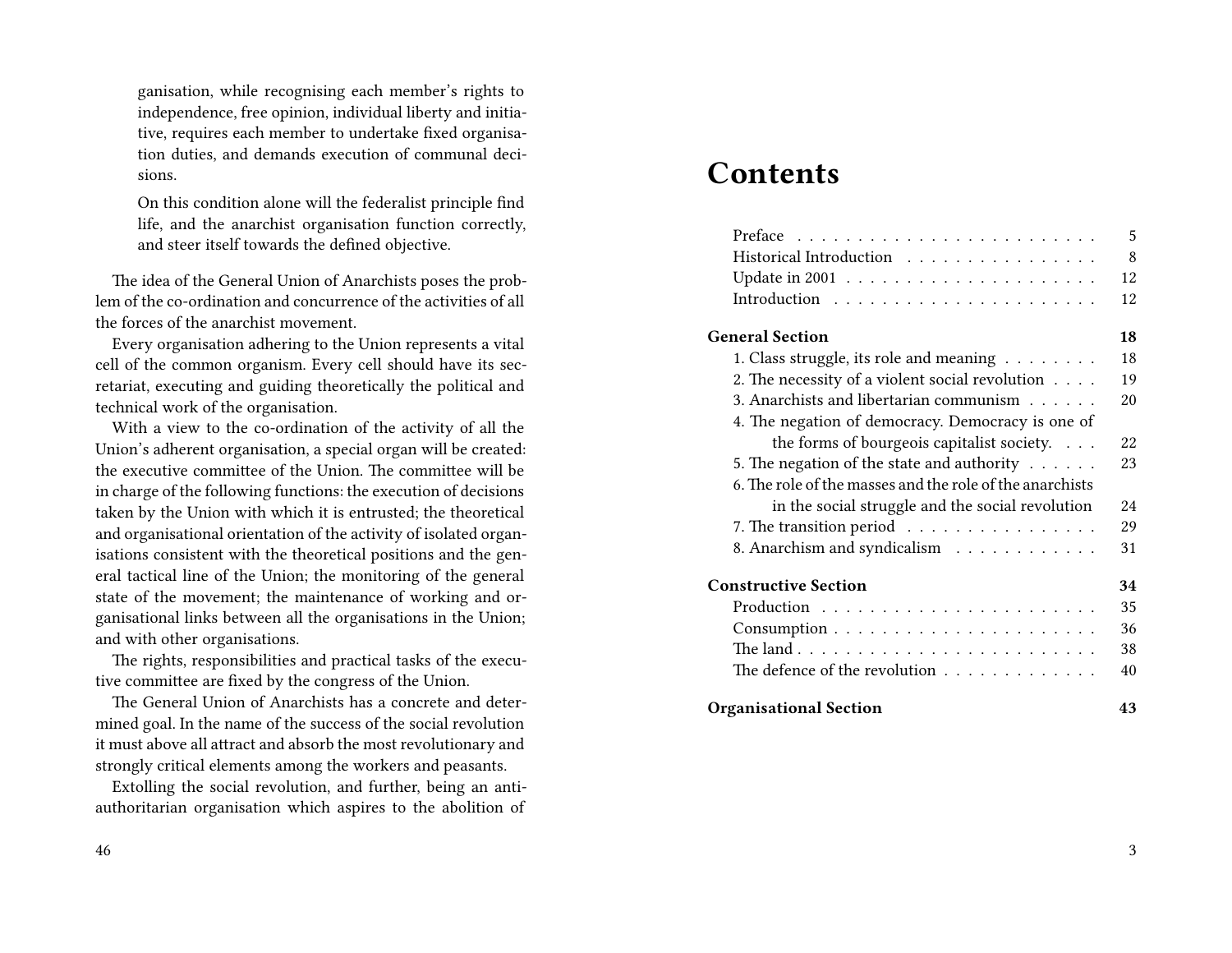sequences of this system are the enslavement and mechanisation of social life and the life of the organisation.

Against centralism, anarchism has always professed and defended the principle of federalism, which reconciles the independence and initiative of individuals and the organisation with service to the common cause.

In reconciling the idea of the independence and high degree of rights of each individual with the service of social needs and necessities, federalism opens the doors to every healthy manifestation of the faculties of every individual.

But quite often, the federalist principle has been deformed in anarchist ranks: it has too often been understood as the right, above all, to manifest one's 'ego,' without obligation to account for duties as regards the organisation.

This false interpretation disorganised our movement in the past. It is time to put an end to it in a firm and irreversible manner.

Federation signifies the free agreement of individuals and organisations to work collectively towards common objectives.

However, such an agreement and the federal union based on it, will only become reality, rather than fiction or illusion, on the conditions sine qua non that all the participants in the agreement and the Union fulfil most completely the duties undertaken, and conform to communal decisions. In a social project, however vast the federalist basis on which it is built, there can be no decisions without their execution. It is even less admissible in an anarchist organisation, which exclusively takes on obligations with regard to the workers and their social revolution. Consequently, the federalist type of anarchist or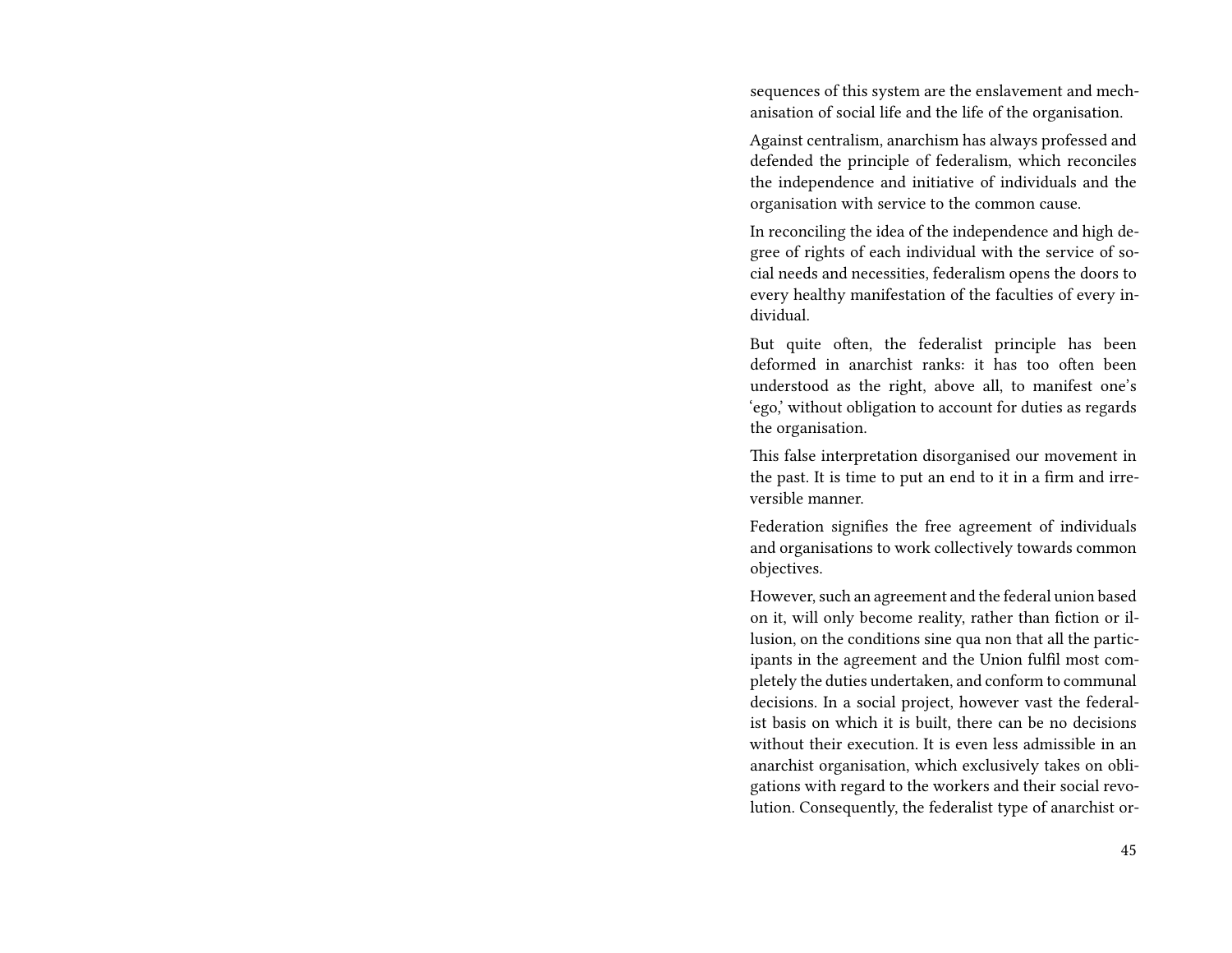each other and with the general theory and tactic of the Union.

A common tactical line in the movement is of decisive importance for the existence of the organisation and the whole movement: it removes the disastrous effect of several tactics in opposition to one another, it concentrates all the forces of the movement, gives them a common direction leading to a fixed objective.

3. Collective Responsibility:

The practice of acting on one's personal responsibility should be decisively condemned and rejected in the ranks of the anarchist movement. The areas of revolutionary life, social and political, are above all profoundly collective by nature. Social revolutionary activity in these areas cannot be based on the personal responsibility of individual militants.

The executive organ of the general anarchist movement, the Anarchist Union, taking a firm line against the tactic of irresponsible individualism, introduces in its ranks the principle of collective responsibility: the entire Union will be responsible for the political and revolutionary activity of each member; in the same way, each member will be responsible for the political and revolutionary activity of the Union as a whole.

4. Federalism:

Anarchism has always denied centralised organisation, both in the area of the social life of the masses and in its political action. The centralised system relies on the diminution of the critical spirit, initiative and independence of each individual and on the blind submission of the masses to the 'centre.' The natural and inevitable con-

### **Preface**

*In 1926 a group of exiled Russian anarchists in France, the Dielo Trouda (Workers' Cause) group, published this pamphlet. It arose not from some academic study but from their experiences in the 1917 Russian revolution. They had taken part in the overthrow of the old ruling class, had been part of the blossoming of workers' and peasants' self-management, had shared the widespread optimism about a new world of socialism and freedom … and had seen its bloody replacement by State Capitalism and the Bolshevik Party dictatorship.*

The Russian anarchist movement had played a far from negligible part in the revolution. At the time there were about 10,000 active anarchists in Russia, not including the movement in the Ukraine led by Nestor Makhno. There were at least four anarchists on the Bolshevik dominated Military Revolutionary Committee which engineered the seizure of power in October. More importantly, anarchists were involved in the factory committees which had sprung up after the February revolution. These were based in workplaces, elected by mass assemblies of the workers and given the role of overseeing the running of the factory and co-ordinating with other workplaces in the same industry or region. Anarchists were particularly influential among the miners, dockers, postal workers, bakers and played an important role in the All-Russian Conference of Factory Committees which met in Petrograd on the eve of the revolution. It was to these committees that the anarchists looked as a basis for a new self-management which would be ushered in after the revolution.

However the revolutionary spirit and unity of October 1917 did not last long. The Bolsheviks were eager to suppress all those forces on the left that they saw as obstacles blocking their way to "one party" power. The anarchists and some others on the left believed that the working class were capable of exercising power through their own committees and soviets (councils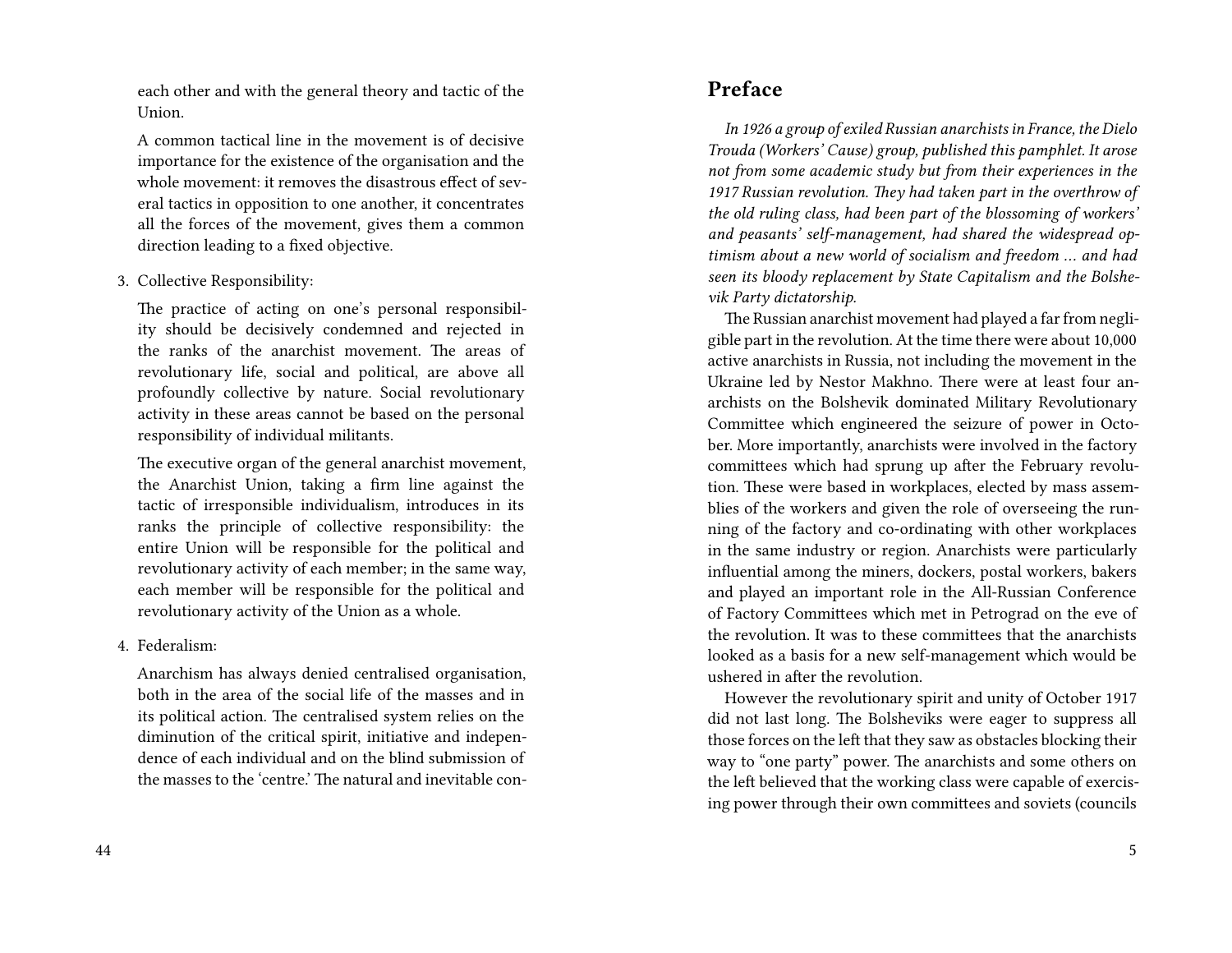of elected delegates). The Bolsheviks did not. They put forward the proposition that the workers were not yet able to take control of their destiny and therefore the Bolsheviks would take power themselves as an "interim measure" during the "transitional period." This lack of confidence in the abilities of ordinary people and the authoritarian seizure of power was to lead to the betrayal of the interests of the working class, and all its hopes and dreams.

In April 1918 the anarchist centres in Moscow were attacked, 600 anarchists jailed and dozens killed. The excuse was that the anarchists were "uncontrollable," whatever that may have meant unless it was simply that they refused to obey the Bolshevik leaders. The real reason was the formation of the Black Guards which had been set up to fight the brutal provocation's and abuses of the Cheka (the forerunners of today's KGB).

Anarchists had to decide where they stood. One section worked with the Bolsheviks, and went on to join them, though a concern for efficiency and unity against reaction — Another section fought hard to defend the gains of the revolution against what they correctly saw would develop into a new ruling class. The Makhnovist movement in the Ukraine and the Kronstadt uprising were the last important battles. By 1921 the anti-authoritarian revolution was dead. This defeat has had deep and lasting effects on the international workers' movement.

It was the hope of the authors that such a disaster would not happen again. As a contribution they wrote what has become known as "The Platform." It looks at the lessons of the Russian anarchist movement, its failure to build up a presence within the working class movement big enough and effective enough to counteract the tendency of the Bolsheviks and other political groups to substitute themselves for the working class. It sets out a rough guide suggesting how anarchists should organise, in short how we can be effective.

# **Organisational Section**

*The general, constructive positions expressed above constitute the organisational platform of the revolutionary forces of anarchism.*

*This platform, containing a definite tactical and theoretical orientation, appears to be the minimum to which it is necessary and urgent to rally all the militants of the organised anarchist movement.*

Its task is to group around itself all the healthy elements of the anarchist movement into one general organisation, active and agitating on a permanent basis: the General Union of Anarchists. The forces of all anarchist militants should be orientated towards the creation of this organisation.

The fundamental principles of organisation of a General Union of anarchists should be as follows:

1. Theoretical Unity:

Theory represents the force which directs the activity of persons and organisations along a defined path towards a determined goal. Naturally it should be common to all the persons and organisations adhering to the General Union. All activity by the General Union, both overall and in its details, should be in perfect concord with the theoretical principles professed by the union.

2. Tactical Unity or the Collective Method of Action:

In the same way the tactical methods employed by separate members and groups within the Union should be unitary, that is, be in rigorous concord both with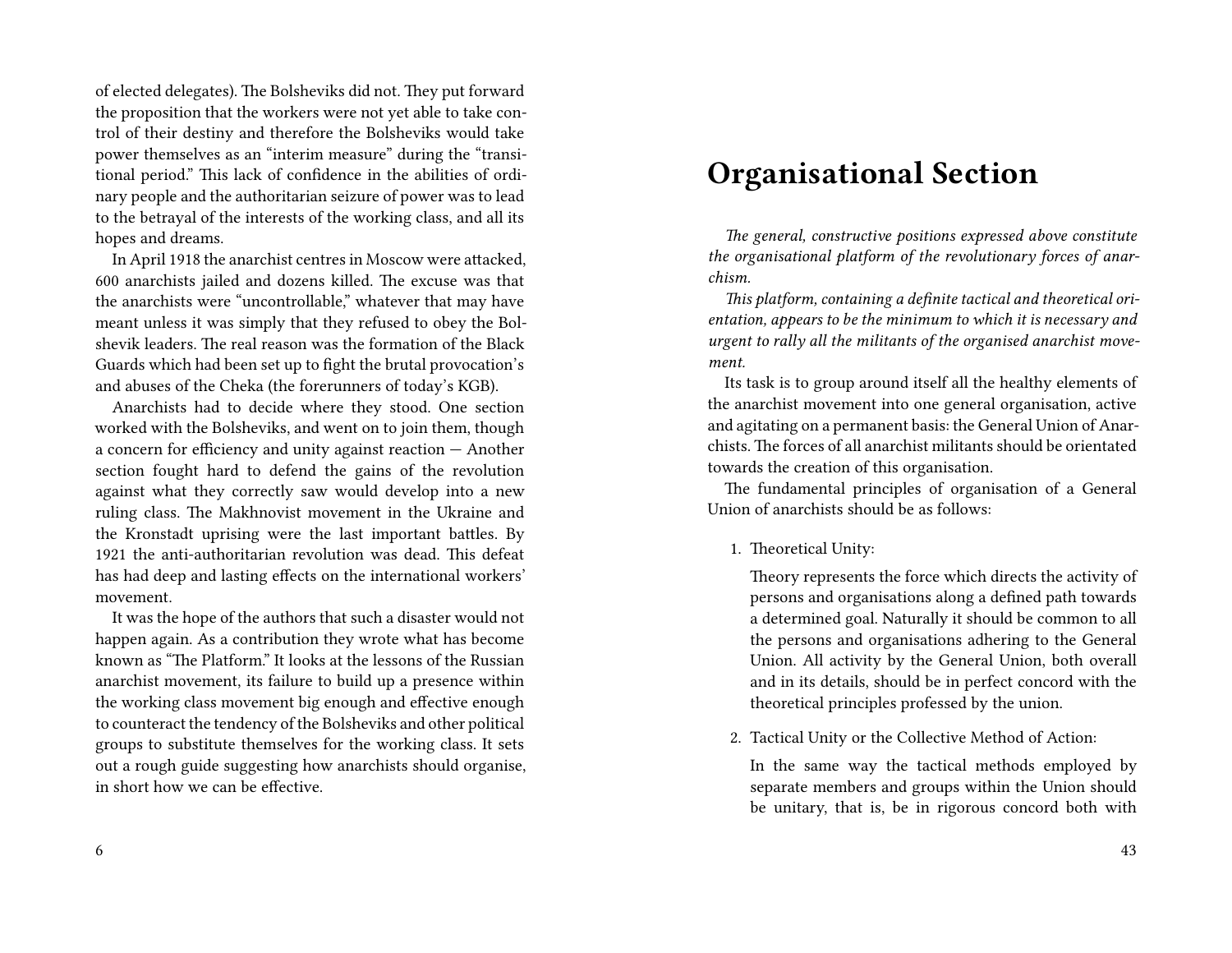eral revolutionary army with a common command and plan of operations. The following principles form the basis of this army.'

- 1. the class character of the army;
- 2. voluntary service (all coercion will be completely excluded from the work of defending the revolution);
- 3. free revolutionary discipline (self-discipline) (voluntary service and revolutionary self-discipline are perfectly compatible, and give the revolutionary army greater morale than any army of the state);
- 4. the total submission of the revolutionary army to the masses of the workers and peasants as represented by the worker and peasant organisations common throughout the country, established by the masses in the controlling sectors of economic and social life.

In other words, the organ of the defence of the revolution, responsible for combating the counter-revolution. on major military fronts as well as on an internal front (bourgeois plots, preparation for counter-revolutionary action). will be entirely under the jurisdiction of the productive organisations of workers and peasants. to which it will submit, and by which it will receive its political direction.

Note: while it should be conducted in conformity with definite libertarian communist principles, the army itself should not he considered a point of principle. It is but the consequence of military strategy in the revolution, a strategic measure to which the labourers are fatally forced by the very process of the civil war. But this measure must attract attention as from now. It must he carefully studied in order to avoid any irreparable set-backs in the work of protecting and defending the revolution, for set-backs in the civil war could prove disastrous to the outcome of the whole social revolution.

It stated very simple truths such as it being ludicrous to have an organisation which contains groups that have mutually antagonistic and contradictory definitions of anarchism. It pointed out that we need formal agreed structures covering written policies, the role of officers, the need for membership dues and so on; the sort of structures that allow for large and effective democratic organisation.

When first published it came under attack from some of the best known anarchist personalities of the time such as Errico Malatesta and Alexander Berkman. They accused it of being "Just one step away from Bolshevism" and an attempt to "Bolshevise anarchism." This reaction was over the top but may have partly resulted from the proposal for a General Union of Anarchists. The authors did not spell out clearly what the relationship would be between this organisation and other groups of anarchists outside it. It goes without saying that there should be no problem about separate anarchist organisations working together on issues where they share a common outlook and strategy.

Neither, as has been said by both its detractors and some of its latter day supporters, is it a programme for "moving away from anarchism towards libertarian communism." The two terms are completely interchangeable. It was written to pinpoint the failure of the Russian anarchists in their theoretical confusion; and thus lack of national co-ordination, disorganisation and political uncertainty. In other words, ineffectiveness. It was written to open a debate within the anarchist movement. It points, not towards any compromise with authoritarian politics, but to the vital necessity to create an organisation that will combine effective revolutionary activity with fundamental anarchist principles.

It is not a perfect programme now, and neither was it back in 1926. It has its weaknesses. It does not explain some of its ideas in enough depth, it may be argued that it does not cover some important issues at all. But remember that it is a small pamphlet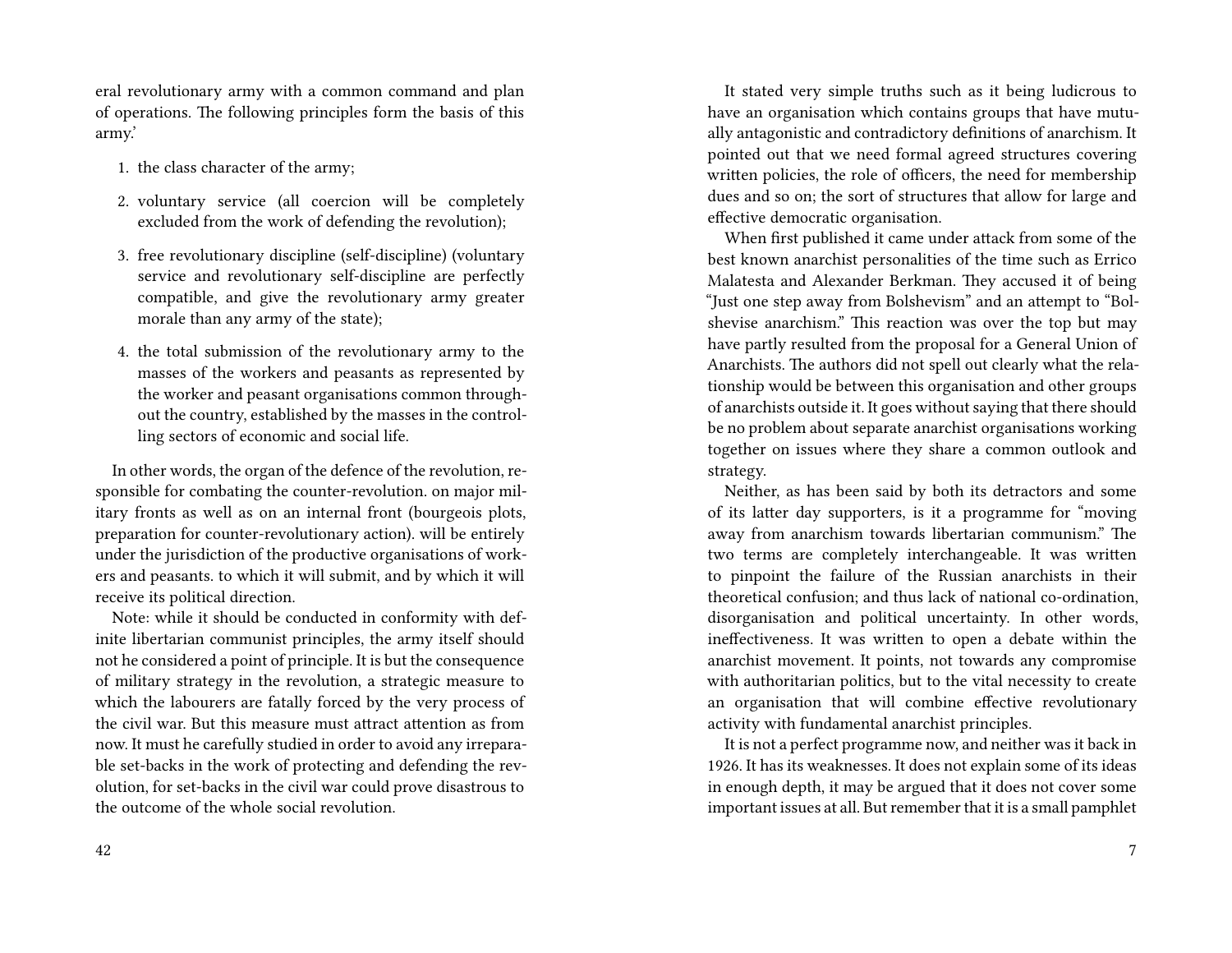and not a 26 volume encyclopaedia. The authors make it very clear in their own introduction that it is not any kind of 'bible.' It is not a completed analysis or programme, it is a contribution to necessary debate — a good starting point.

Lest anyone doubt its relevance today, it must be said that the basic ideas of "The Platform" are still in advance of the prevailing ideas in the anarchist movement internationally. Anarchists seek to change the world for the better, this pamphlet points us in the direction of some of the tools we need for that task.

Alan MacSimoin, 1989

#### **Historical Introduction**

*Nester Makhno and Piotr Arshinov with other exiled Russian and Ukrainian anarchists in Paris, launched the excellent bimonthly Dielo Trouda in 1925. It was an anarchist communist theoretical review of a high quality. Years before, when they had both been imprisoned in the Butirky prison in Moscow, they had hatched the idea of such a review. Now it was to be put into practice. Makhno wrote an article for nearly every issue during the course of three years. In 1926 the group was joined by Ida Mett (author of the expose of Bolshevism, "The Kronstadt Commune"), who had recently fled from Russia. That year also saw the publication of the 'Organisational Platform.'*

The, publication of the 'Platform' was met with ferocity and indignation by many in the international anarchist movement. First to attack it was the Russian anarchist Voline, now also in France, and founder with Sebastian Faure of the 'Synthesis' which sought to justify a mish-mash of anarchist-communism, anarcho-syndicalism and individualist anarchism. Together with Molly Steimer, Fleshin, and others, he wrote a reply stating that to "maintain that anarchism is only a theory of classes is to limit it to a single viewpoint."

8

when the forces of the defeated regime launch a general offensive against the labourers, and when it is a question of safeguarding the conquests under attack. The very character of this offensive, just as the technique and development of the civil war, will oblige the labourers to create determined revolutionary military contingents. The essence and fundamental principles of these formations must be decided in advance. Denying the statist and authoritarian methods of government, we also deny the statist method of organising the military forces of the labourers, in other words the principles of a statist army based on obligatory military service. Consistent with the fundamental positions of libertarian communism, the principle of voluntary service must be the basis of the military formations of labourers. The detachments of insurgent partisans, workers and peasants, which led the military action in the Russian revolution, can be cited as examples of such formations.

However, "voluntary service" and the action of partisans should not be understood in the narrow sense of the word, that is as a struggle of worker and peasant detachments against the local enemy, unco-ordinated by a general plan of operation and each acting on its own responsibility, at its own risk. The action and tactics of the partisans in the period of their complete development should be guided by a common revolutionary strategy.

As in all wars, the civil war cannot be waged by the labourers with success unless they apply the two fundamental principles of all military action: unity in the plan of operations and unity of common command. The most critical moment of the revolution will come when the bourgeoisie march against the revolution in organised force. This critical moment obliges the labourers to adopt these principles of military strategy.

Thus, in view of the necessities imposed by military strategy and also the strategy of the counter-revolution the armed forces of the revolution should inevitably be based on a gen-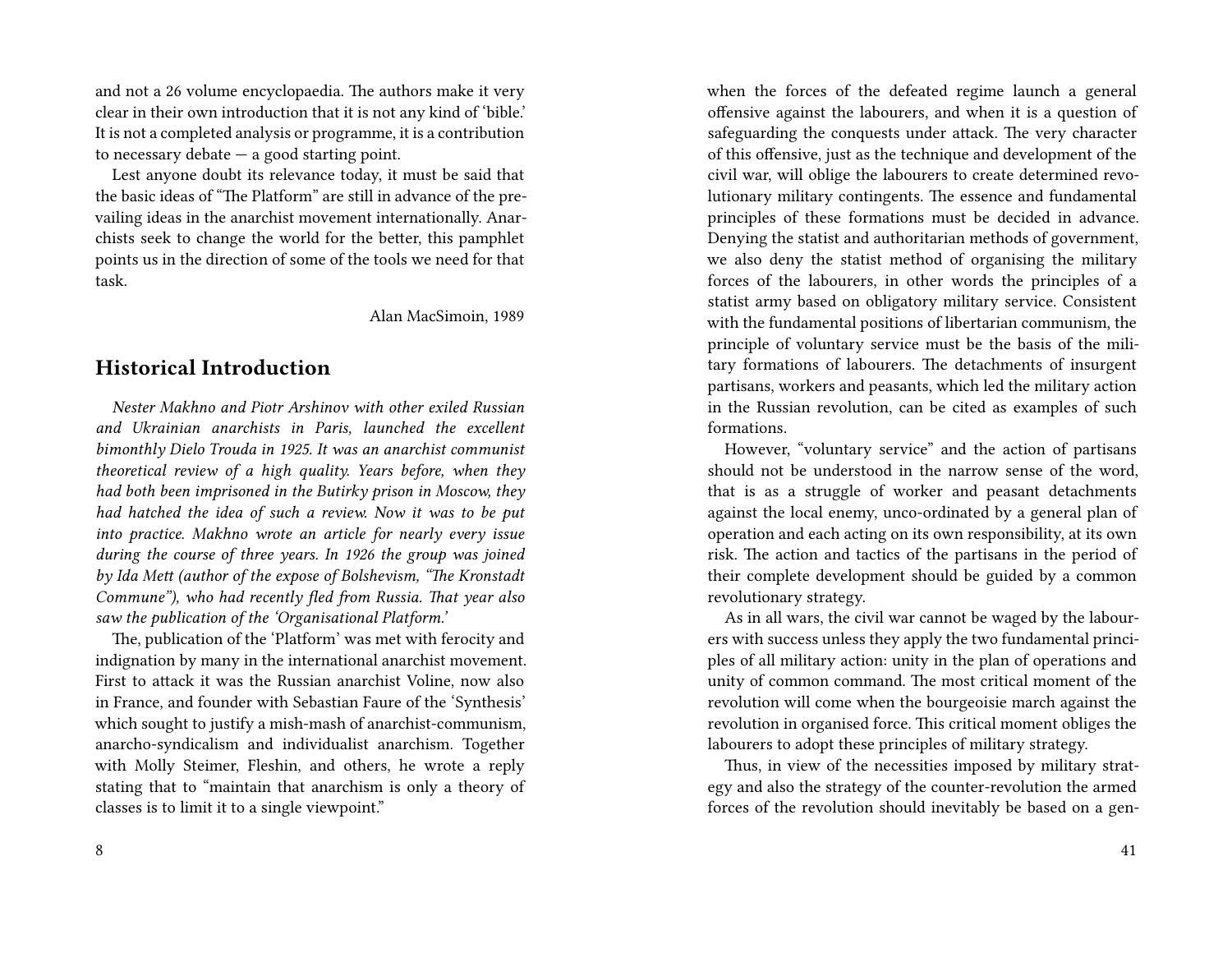### **The defence of the revolution**

The question of the defence of the revolution is also linked to the problem of 'the first day.' Basically, the most powerful means for the defence of the revolution is the happy solution of its positive problems: production, consumption, and the land. Once these problems are correctly solved, no counterrevolutionary will be able to alter or unbalance the free society of workers. Nevertheless the workers will have to sustain a severe struggle against the enemies of the revolution, in order to maintain its concrete existence.

The social revolution, which threatens the privileges and the very existence of the non-working classes of society, will inevitably provoke a desperate resistance on behalf of these classes, which will take the form of a fierce civil war.

As the Russian experience showed, such a civil war will not be a matter of a few months, but of several years.

However joyful the first steps of the labourers at the beginning of the revolution, the ruling classes will retain an enormous capacity to resist for a long time. For several years they will launch offensives against the revolution, trying to reconquer the power and privileges of which they were deprived.

A large army, military techniques and strategy, capital — will all be thrown against the victorious labourers.

In order to preserve the conquests of the revolution, the labourers should create organs for the defence of the revolution, so as to oppose the reactionary offensive with a fighting force corresponding to the magnitude of the task. In the first days of the revolution, this fighting force will be formed by all armed workers and peasants. But this spontaneous armed force will only be valuable during the first days, before the civil war reaches its highest point and the two parties in struggle have created regularly constituted military organisations.

In the social revolution the most critical moment is not during the suppression of Authority, but following, that is,

Not to be deterred, the Dielo Trouda group issued, on 5 February 1927 an invitation to an 'international conference' before which a preliminary meeting was to be held on the  $12<sup>th</sup>$  of the same month. Present at this meeting, apart from the Dielo Trouda group, was a delegate from the French Anarchist Youth, Odeon; a Bulgarian, Pavel, in an individual capacity; a delegate of the Polish anarchist group, Ranko, and another Pole in an individual capacity; several Spanish militants, among them Orobon Fernandez, Carbo, and Gibanel; an Italian, Ugo Fedeli; a Chinese, Chen; and a Frenchman, Dauphlin-Meunier; all in individual capacities. This first meeting was held in the small backroom of a Parisian cafe.

A provisional Commission was set up, composed of Makhno, Chen and Ranko. A circular was sent out to all anarchist groups on 22 February. An international conference was called and took place on 20 April 1927, at Hay-les-Roses near Paris, in the cinema Les Roses.

As well as those who attended the first meeting was one Italian delegate who supported the 'Platform,' Bifolchi, and another Italian delegation from the magazine 'Pensiero e Volonta,' Luigi Fabbri, Camillo Berneri, and Ugo Fedeli. The French had two delegations, one of Odeon, favourable to the 'Platform' and another with Severin Ferandel.

A proposal was put forward to:

- 1. Recognise the class struggle as the most important facet of the anarchist idea;
- 2. Recognise Anarchist-Communism as the basis of the movement;
- 3. Recognise syndicalism as a principal method of struggle;
- 4. Recognise the need for a 'General Union of Anarchists' based on ideological and tactical unity and collective responsibility;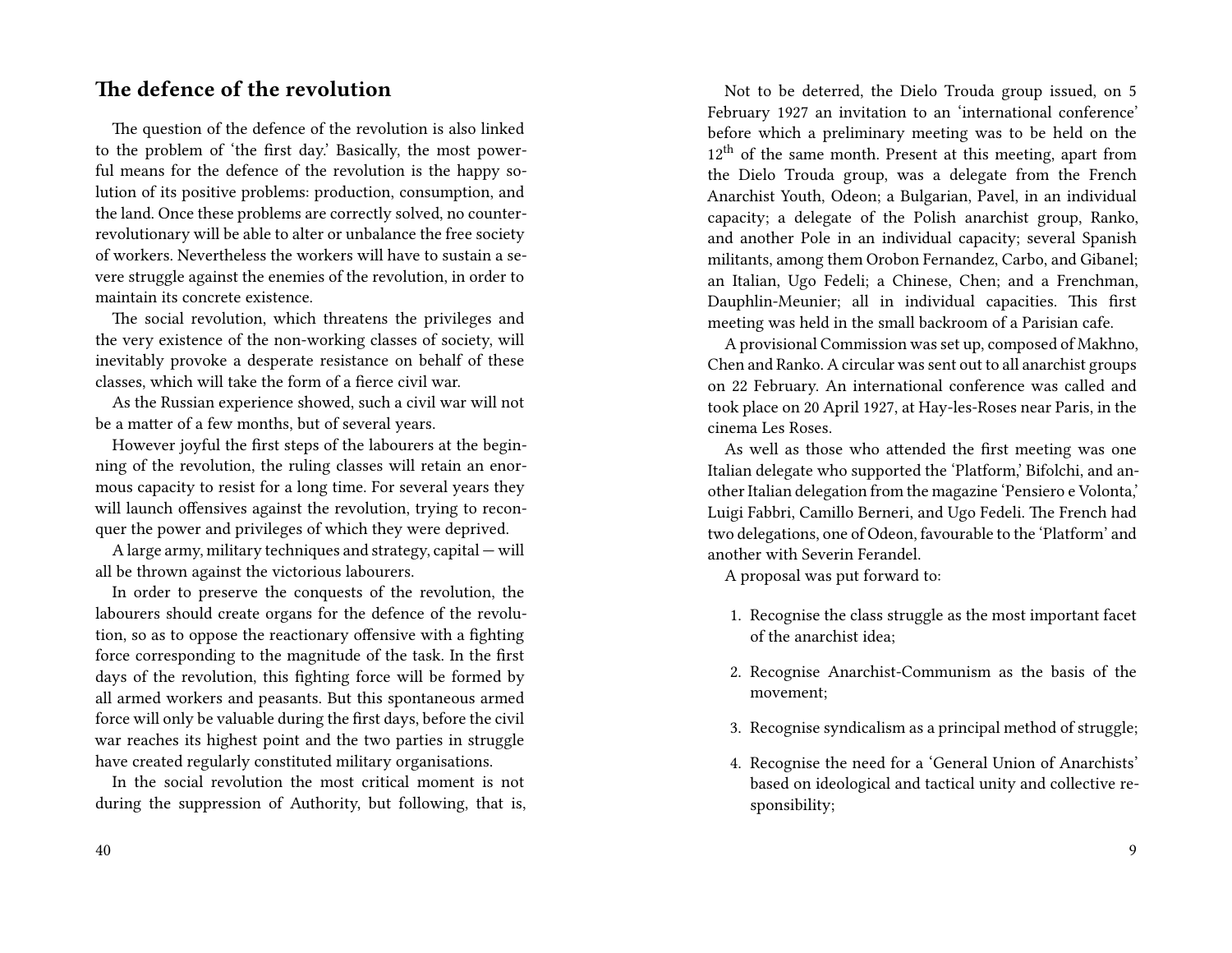5. Recognise the need for a positive programme to realise the social revolution.

After a long discussion some modifications of the original proposal were put forward. However nothing was achieved as the police broke up the meeting and arrested all those present. Makhno risked being deported and only a campaign led by the French anarchists stopped this. But the proposal to set up an 'International Federation of Revolutionary Anarchist Communists' had been thwarted, and some of those who had participated in the conference refused to sanction it any further.

Other attacks on the 'Platform' from Fabbri, Berneri, the anarchist historian Max Nettlau, and the famed Italian anarchist Malatesta followed. The Dielo Trouda group replied with 'A Reply to the Confusionists of Anarchism' and then a further statement by Arshniov on the 'Platform' in 1929. Arshinov was soured by the reaction to the 'Platform' and returned to the USSR in 1933. He was charged with 'attempting to restore Anarchism in Russia' and executed in 1937, during Stalin's purges.

The 'Platform' failed to establish itself on an international level, but it did have an effect on several movements. In France, the situation was marked by a series of splits and fusion's, the 'Platformists' sometimes controlling the main anarchist organisation, at other times forced to leave and set up their own groupings. In Italy the supporters of the 'Platform' set up a small 'Unione Anarco Comunista Italiana' which soon collapsed. In Bulgaria, the discussion over organisation caused the reconstitution of the Anarchist Communist Federation of Bulgaria (F.A.C.B.) on a "concrete platform" "for a permanent and structured anarchist specific organisation" "built on the principles and tactics of libertarian communism." However, the hard-line 'Platformists' refused to recognise the new organisation and denounced it in their weekly 'Prouboujdane,' before collapsing shortly afterwards.

10

it will in the industrial sector. Initially both of these methods will probably be used.

It will be the revolutionary peasants who themselves will establish the definitive term of exploitation and utilisation of the land. No outside pressure is possible in this question.

However, since we consider that only a communist society, in whose name after all the social revolution. will be made, delivers labourers from their position of slavery and exploitation and gives them complete liberty and equality; since the peasants constitute the vast majority of the population (almost 85% in Russia in the period under discussion) and consequently the agrarian regime which they establish will be the decisive factor in the destiny of the revolution; and since,' lastly, a private economy in agriculture leads, as in private industry, to commerce, accumulation, private property and the restoration of capital — our duty will be to do everything necessary, as from now, to facilitate the solution of the agrarian question in a collective way.

To this end we must, as from now, engage in strenuous propaganda among the peasants in favour of collective agrarian economy.

The founding of a specifically libertarian peasant union will considerably facilitate this task.

In this respect, technical progress will be of enormous importance, facilitating the evolution of agriculture and also the realisation of communism in the towns, above all in industry. If, in their relations with the peasants, the industrial workers act, not individually or in separate groups, but as an immense communist collective embracing all the branches of industry; if, in addition, they bear in mind the vital needs of the countryside and if at the same time they supply each village with things for everyday use, tools and machines for the collective exploitation of the lands, this will impel the peasants towards communism in agriculture.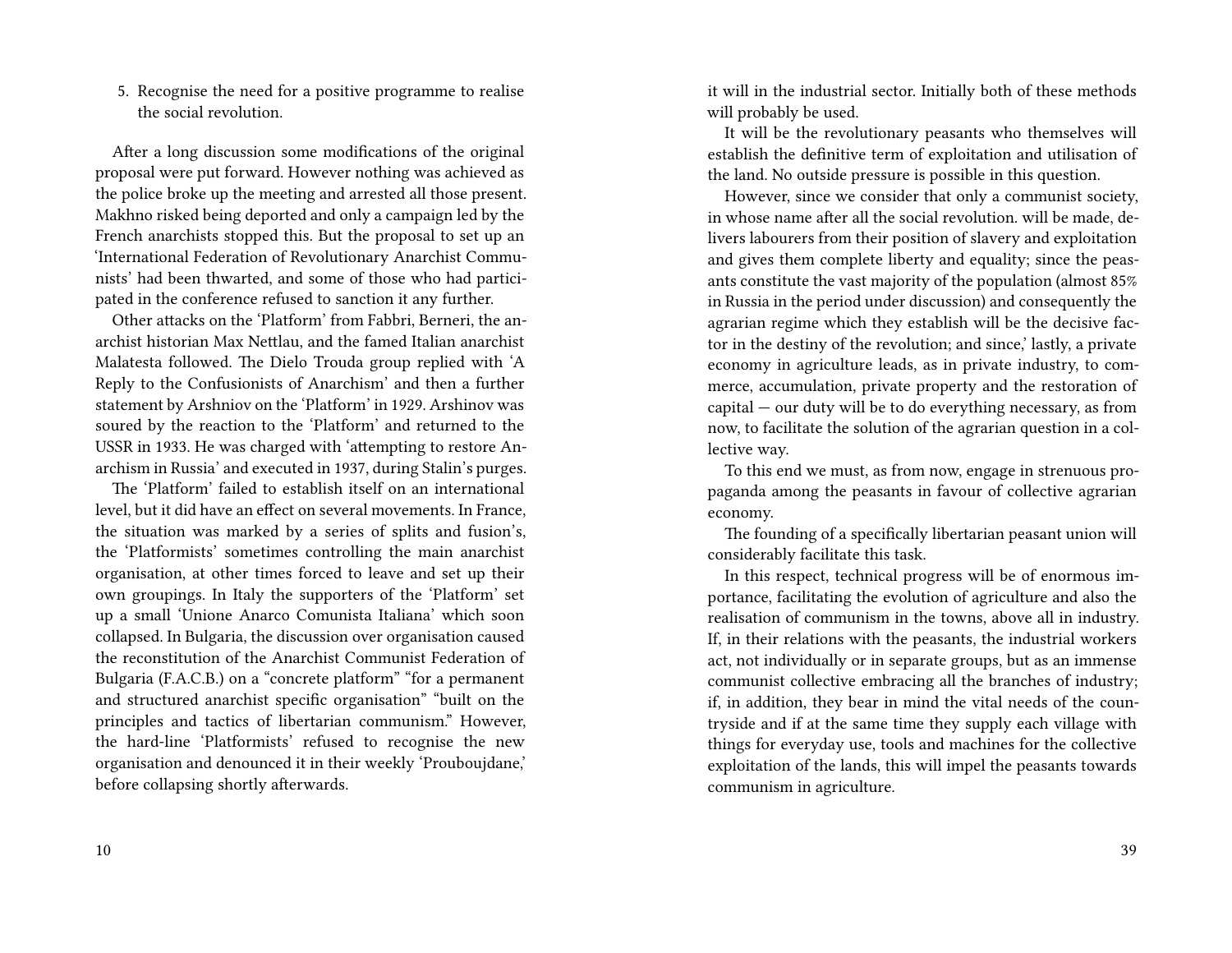This solution to the problem of provisioning permits the proletariat to create a permanent stock of provision, which will have a favourable and decisive effect on the outcome of all new production.

### **The land**

In the solution of the agrarian question, we regard the principle revolutionary and creative forces to be the working peasants who do not exploit the labour of others and the wage earning proletariat of the countryside. Their task will be to accomplish the redistribution of land in the countryside in order to establish the use and exploitation of the land on communist principles.

Like industry, the land, exploited and cultivated by successive generations of labourers, is the product of their common effort. It also belongs to all working people and to none in particular inasmuch as it is the inalienable and common property of the labourers, the land can never again be bought, nor sold, nor rented: it can therefore not serve as a means of the exploitation of others' labour.

The land is also a sort of popular and communal workshop, where the common people produce the means by which they live. But it is the kind of workshop where each labourer (peasant) has, thanks to certain historical conditions, become accustomed to carrying out his work alone, independent of other producers. Whereas, in industry the collective method of work is essential and the only possible way in our times, the majority of peasants cultivate the land on their own account.

Consequently, when the land and the means of its exploitation are taken over by the peasants, with no possibility of selling or renting, the question of the forms of the utilisation of it and the methods of its exploitation (communal or by family) will not immediately find a complete and definite solution, as

Similarly in Poland, the Anarchist Federation of Poland (AFP) recognised the overthrow of capitalism and the state through class struggle and social revolution, and the creation of a new society based on workers and peasants councils and a specific organisation built on theoretical unity but rejected the 'Platform' saying it had authoritarian tendencies. In Spain, as Juan Gomez Casas in his 'Anarchist Organisation — The History of the F.A.I.' says "Spanish anarchism was concerned with how to retain and increase the influence that it had since the International first arrived in Spain." The Spanish anarchists did not at that time have to worry about breaking out of isolation, and of competing with the Bolsheviks. In Spain the Bolshevik influence was still small. The 'Platform' hardly affected the Spanish movement. When the anarchist organisation the 'Federacion Anarquista Iberica' was set up in 1927, the 'Platform' could not be discussed, though it was on the agenda, because it had not yet been translated. As J. Manuel Molinas, Secretary at the time of the Spanishlanguage Anarchist Groups in France — later wrote to Casas 'The platform of Arshinov and other Russian anarchists had very little influence on the movement in exile or within the country… 'The Platform' was an attempt to renew, to give greater character and capacity to the international anarchist movement in light of the Russian Revolution. Today, after our own experience, it seems to me that their effort was not fully appreciated."

The World War interrupted the development of the anarchist organisations, but the controversy over the 'Platform' reemerged with the founding of the Federation Comuniste Libertaire in France, and the Gruppi Anarchici di Azione Proletaria in Italy in the early 50's. Both used the 'Platform' as a reference point (there was also a small Federacion Communista Libertaria of Spanish exiles). This was to be followed in the late 60s — early 70s by the founding of such groups as the Organisation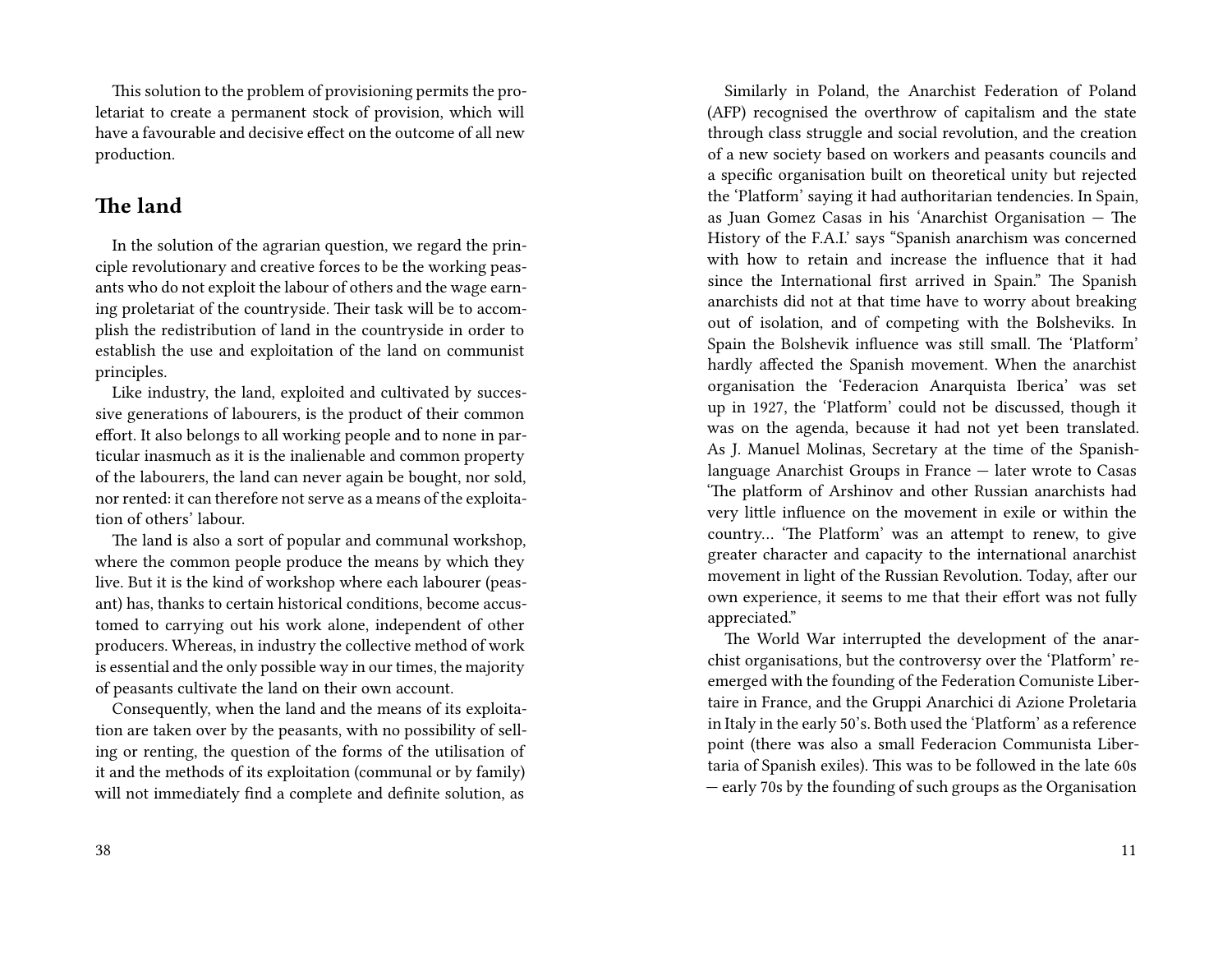of Revolutionary Anarchists in Britain and the Organisation Revolutionnaire Anarchiste in France.

The 'Platform' continues to be a valuable historical reference when class-struggle anarchists, seeking greater effectiveness and a way out of political isolation, stagnation and confusion, look around for answers to the problems they face.

Nick Heath, 1989

### **Update in 2001**

With the rapid growth of anarchism in the aftermath of the fall of the Berlin wall the platform has again become an important document for groups and individuals seeking to overcome the anti-organisational tendencies of parts of the new anarchism.

By February of 2001 the influence of the Platform is wider than it has ever been with translations into Turkish Polish, Swedish, French, Hebrew, Spanish, Portuguese, Dutch and Italian on the internet. New groups have emerged in Eastern Europe and South America quite often with the core ideas of the platform being 're-invented' before these groups discovered the historic text. There are anarchist groups in France, Italy, Uruguay, Lebanon, Switzerland, Britain, Poland, Ireland, Brazil, Argentina, Chile, USA, Canada and the Czech republic that source their current organisational methods on some of the ideas in the Platform.

> Andrew Flood Feb 2001

#### **Introduction**

*It is very significant that, in spite of the strength and incontestably positive character of libertarian ideas, and in spite of the*

in general, excepting the last category of people, the satisfaction of the needs of everyone in the area of the revolution is assured by the general reserve of consumer goods. In the case of insufficient goods, they are divided according to the principle of the greatest urgency, that is to say in the first case to children, invalids and working families.

A far more difficult problem is that of organising the basis of consumption itself.

Without doubt, from the first day of the revolution, the farms will not provide all the products vital to the life of the population. At the same time, peasants have an abundance which the towns lack.

The libertarian communists have no doubt about the mutualist relationship which exists between the workers of the town and countryside. They judge that the social revolution can only be realised by the common efforts of workers and peasants. In consequence, the solution to the problem of consumption in the revolution can only be possible by means of close revolutionary collaboration between these two categories of workers.

To establish this collaboration, the urban working class having seized production must immediately supply the living needs of the country and strive to furnish the everyday products the means and implements for collective agriculture. The measures of solidarity manifested by the workers as regards the needs of the peasants, will provoke from them in return the same gesture, to provide the produce of their collective labour for the towns.

Worker and peasant co-operatives will be the primary organs assuring the towns and countryside their requirements in food and economic materials. later, responsible for more important and permanent functions, notably for supplying everything necessary for guaranteeing and developing the economic and social life of the workers and peasants, these co-operatives will be transformed into permanent organs for provisioning towns and countryside.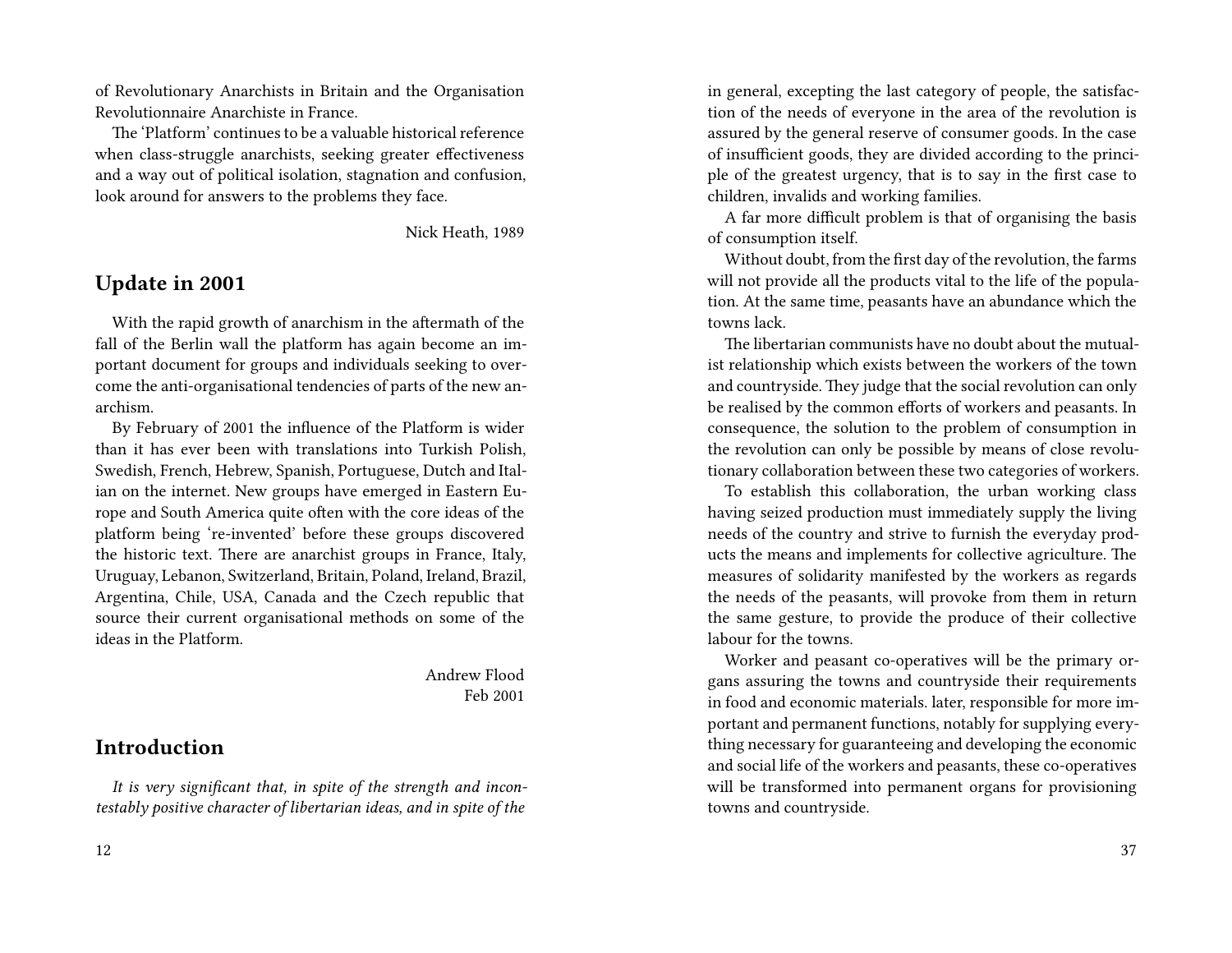There will be no bosses, neither entrepreneur, owner or stateappointed owner (as is the case today in the bolshevik state). Management will pass on this new production to the administration especially created by the workers: workers' soviets, factory committees or workers' management of works and factories. These organs, interlinked at the level of commune, district and finally general and federal management of production. Built by the masses and always under their control and influence, all these organs constantly renewed and realise the idea of self-management, real self-management, by the masses of the people.

Unified production, in which the means and products belong to all, having replaced bureaucracy by the principle of brotherly co-operation and and having established equal rights for all work, production managed by the organs of workers' control, elected by the masses, that is the first practical step on the road to the realisation of libertarian communism.

### **Consumption**

This problem will appear during the revolution in two ways:

- 1. The principle of the search for products and consumption.
- 2. The principle of their distribution.

In that which concerns the distribution of consumer goods, the solution depends above all on the quantity of products available and on the principle of the agreement of targets.

The social revolution concerning itself with the reconstruction of the whole social order, takes on itself as well, the obligation to satisfy everyone's necessities of life. The sole exception is the group of non-workers — those who refuse to take part in the new production for counter-revolutionary reasons. But

*forthrightness and integrity of anarchist positions in the facing up to the social revolution, and finally the heroism and innumerable sacrifices borne by the anarchists in the struggle for libertarian communism, the anarchist movement remains weak despite everything, and has appeared, very often, in the history of working class struggles as a small event, an episode, and not an important factor.*

This contradiction between the positive and incontestable substance of libertarian ideas, and the miserable state in which the anarchist movement vegetates, has its explanation in a number of causes, of which the most important, the principal, is the absence of organisational principles and practices in the anarchist movement.

In all countries, the anarchist movement is represented by several local organisations advocating contradictory theories and practices, having no perspectives for the future, nor of a continuity in militant work, and habitually disappearing, hardly leaving the slightest trace behind them.

Taken as a whole, such a state of revolutionary anarchism can only be described as 'chronic general disorganisation.'

Like yellow fever, this disease of disorganisation introduced itself into the organism of the anarchist movement and has shaken it for dozens of years.

It is nevertheless beyond doubt that this disorganisation derives from from some defects of theory: notably from a false interpretation of the principle of individuality in anarchism: this theory being too often confused with the absence of all responsibility. The lovers of assertion of 'self,' solely with a view to personal pleasure. obstinately cling to the chaotic state of the anarchist movement. and refer in its defence to the immutable principles of anarchism and its teachers.

But the immutable principles and teachers have shown exactly the opposite.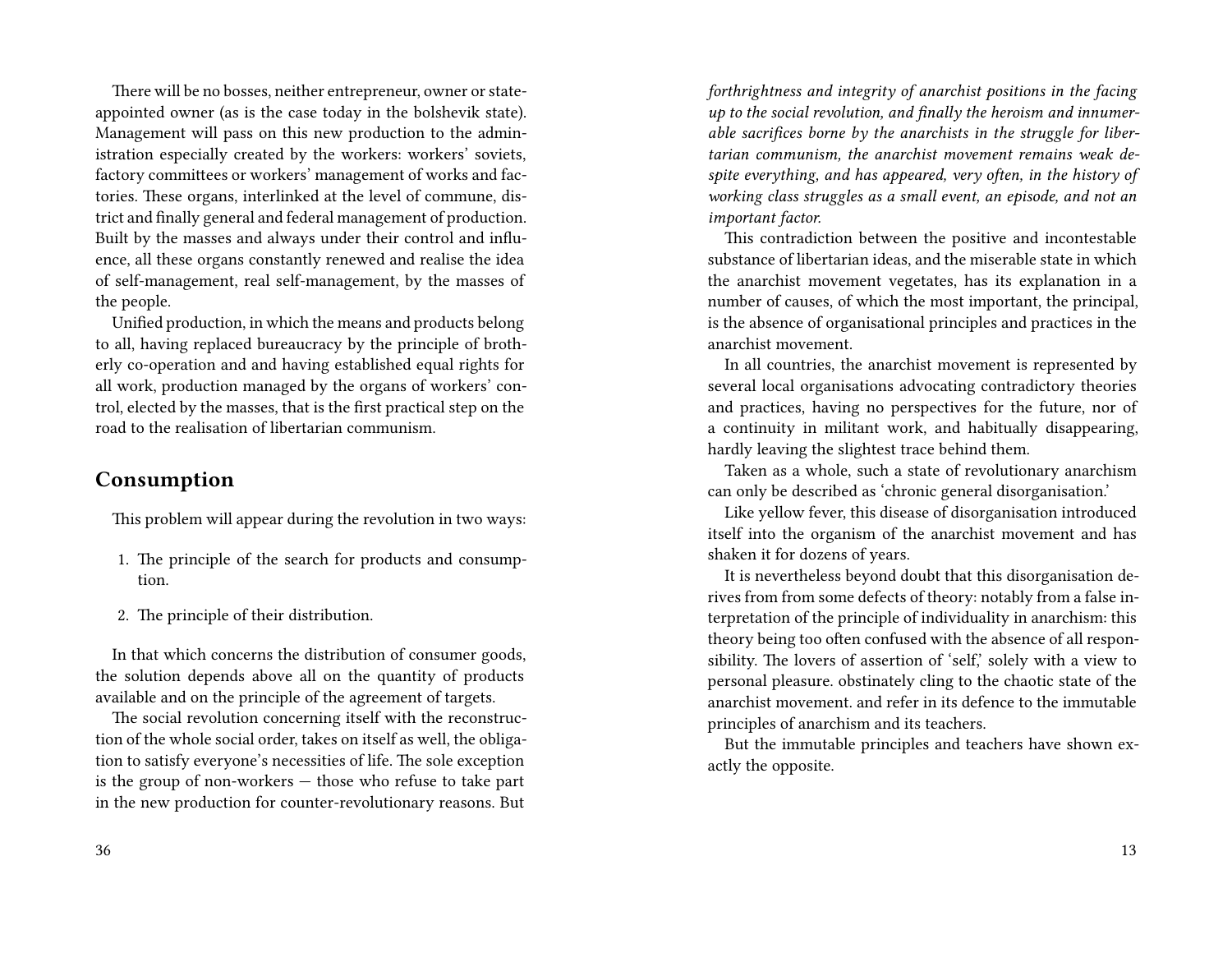Dispersion and scattering are ruinous: a close-knit union is a sign of life and development. This lax of social struggle applies as much to classes as to organisations.

Anarchism is not a beautiful utopia, nor an abstract philosophical idea, it is a social movement of the labouring masses. For this reason it must gather its forces in one organisation, constantly agitating, as demanded by reality and the strategy of class struggle.

"We are persuaded," said Kropotkin, "that the formation of an anarchist organisation in Russia, far from being prejudicial to the common revolutionary task, on the contrary it is desirable and useful to the very greatest degree." (Preface to *The Paris Commune* by Bakunin, 1892 edition.)

Nor did Bakunin ever oppose himself to the concept of a general anarchist organisation. On the contrary, his aspirations concerning organisations, as well as his activity in the 1st IWMA, give us every right to view him as an active partisan of just such an organisation.

In general, practically all active anarchist militants fought against all dispersed activity, and desired an anarchist movement welded by unity of ends and means.

It was during the Russian revolution of 1917 that the need for a general organisation was felt most deeply and most urgently. It was during this revolution that the libertarian movement showed the greatest decree of sectionalism and confusion. The absence of a general organisation led many active anarchist militants into the ranks of the Bolsheviks. This absence is also the cause of many other present day militants remaining passive, impeding all use of their strength, which is often quite considerable.

We have an immense need for an organisation which, having gathered the majority of the participants of the anarchist moveolution can only serve to clear the road for the positive tasks which form the meaning and essence of the social revolution. These tasks are as follows:

- 1. The solution, in the libertarian communist sense, of the problem of industrial production of the country.
- 2. The solution similarly of the agrarian problem.
- 3. The solution of the problem of consumption.

### **Production**

Taking note of the fact that the country's industry is the result of the result of the efforts of several generations of workers, and that the diverse branches of industry are tightly bound together, we consider all actual production as a single workshop of producers, belonging totally to all workers together, and to no one in particular.

The productive mechanism of the country is global and belongs to the whole working class. This thesis determines the character and the forms of the new production. It will also be global, common in the sense that the products produced by the workers will belong to all. These products, of whatever cate $gory$  – the general fund of provisions for the workers – where each who participates in production will receive that which he needs, on an equal basis for everybody.

The new system of production will totally supplant the bureaucracy and exploitation in all their forms and establish in their place the principle of brotherly co-operation and workers solidarity.

The middle class, which in a modern capitalist society exercises intermediary functions — commerce etc., as well as the bourgeoisie, must take part in the new mode of production on the same conditions as all other workers. If not, these classes place themselves outside the society of labour.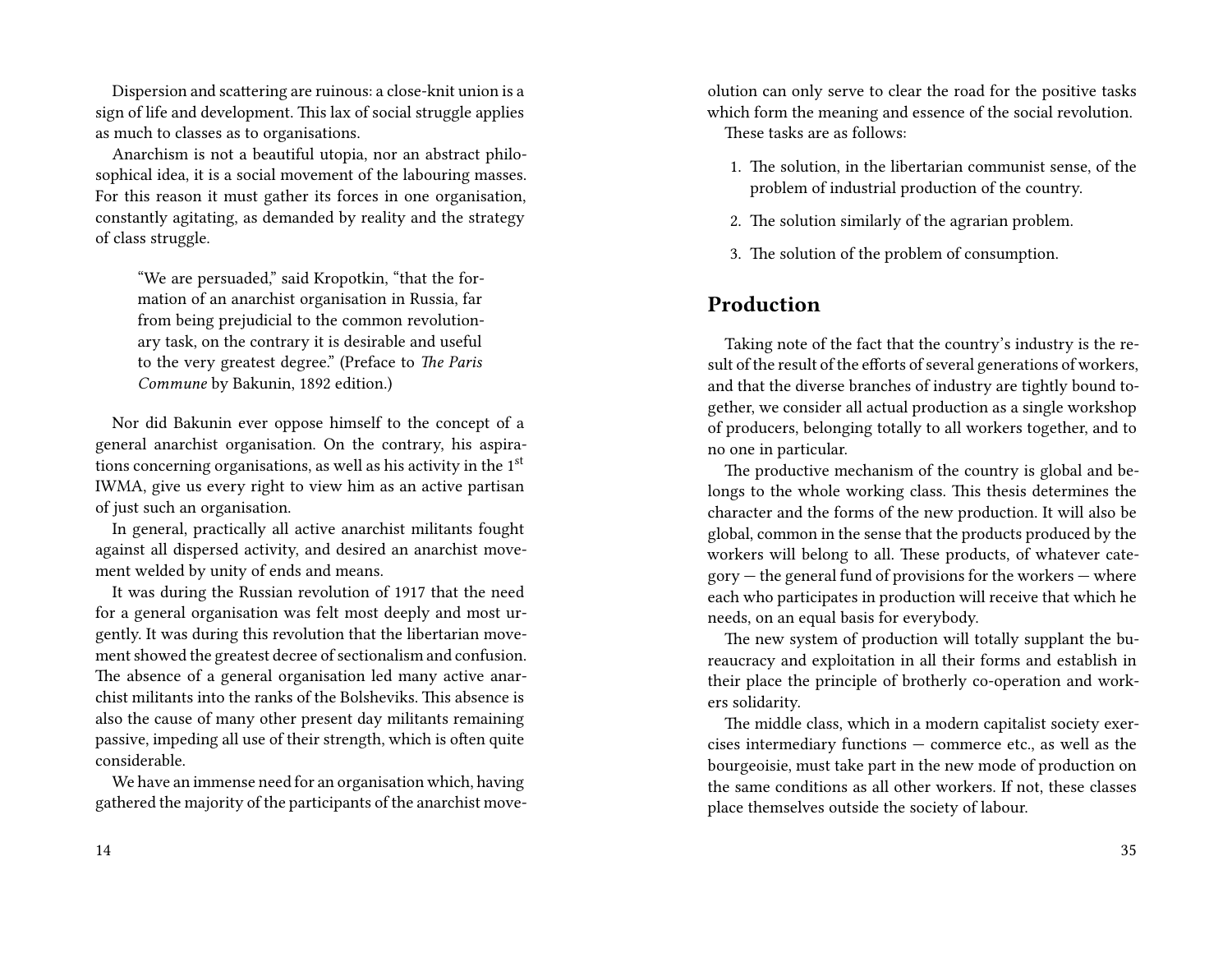# **Constructive Section**

*The fundamental aim of the world of labour in struggle is the foundation, by means of revolution, of a free and equal communist society founded on the principle "from each according to his ability, to each according to his needs."*

However, this society will not come about of its own, only by the power of social upheaval. Its realisation will come about by a social revolutionary process, more or less drawn out, orientated by the organised forces of victorious labour in a determined path.

It is our task to indicate this path from this moment on, and to formulate positive, concrete problems that will occur to workers from the first day of the social revolution, the outcome of which depends upon their correct solution.

It is self evident that the building of the new society will only be possible after the victory of the workers over the bourgeoiscapitalist system and over its representatives. It is impossible to begin the building of a new economy and new social relations while the power of the state defending the regime of enslavement has not been smashed, while workers and peasants have not seized, as the object of the revolution, the industrial and agricultural economy.

Consequently, the very first social revolutionary task is to smash the statist edifice of the capitalist system, to expropriate the bourgeoisie and in general all privileged elements of the means of power, and establish overall the will of the workers in revolt, as expressed by fundamental principles of the social revolution. This aggressive and destructive aspect of the rev-

34

ment, establishes in anarchism a general and tactical political line which would serve as a guide to the whole movement.

It is time for anarchism to leave the swamp of disorganisation, to put an end to endless vacillations on the most important tactical and theoretical questions, to resolutely move towards a clearly recognised goal, and to operate an organised collective practice.

It is not enough, however, to establish the vital need of such an organisation: it is also necessary to establish the method of, its creation.

We reject as theoretically and practically inept the idea of creating an organisation after the recipe of the 'synthesis,' that is to say re-uniting the representatives of different tendencies of anarchism. Such an organisation, having incorporated heterogeneous theoretical and practical elements, would only be a mechanical assembly of individuals each having a different conception of all the questions of the anarchist movement, an assembly which would inevitably disintegrate on encountering reality.

The anarcho-syndicalist method does not resolve the problem of anarchist organisation, for it does not give priority to this problem, interesting itself solely in penetrating and gaining strength in the industrial proletariat.

However, a great deal cannot be achieved in this area, even in gaining a footing, unless there is a general anarchist organisation.

The only method leading to the solution of the problem of general organisation is, in our view, to rally active anarchist militants to a base of precise positions: theoretical, tactical and organisational, i.e. the more or less perfect base of a homogeneous programme.

The elaboration of such a programme is one of the principal tasks imposed on anarchists by the social struggle of recent years. It is to this task that the group of Russian anarchists in exile dedicates an important part of its efforts.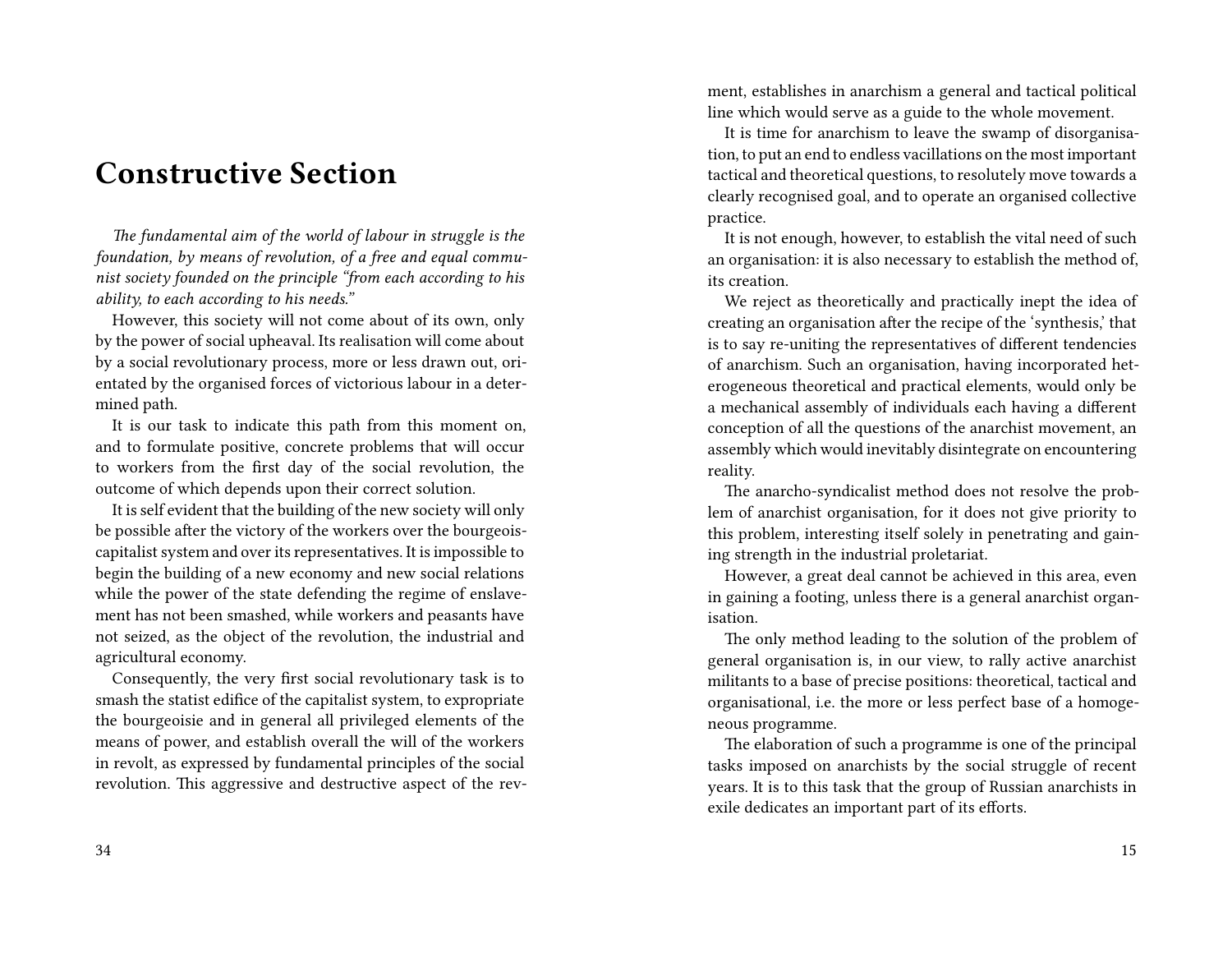The Organisational Platform published below represents the outlines, the skeleton of such a programme. It must serve as the first step towards rallying libertarian forces into a single, active revolutionary collective capable of struggle: the General Union of Anarchists.

We have no doubts that there are gaps in the present platform. It has gaps, as do all new, practical steps of any importance. It is possible that certain important positions have been missed, or that others are inadequately treated, or that still others are too detailed or repetitive. All this is possible, but not of vital importance. What is important is to lay the foundations of a general organisation, and it is this end which is attained, to a necessary degree, by the present platform.

It is up to the entire collective, the General Union of Anarchists, to enlarge it, to later give it depth, to make of it a definite platform for the whole anarchist movement.

On another level also we have doubts. We foresee that several representatives of self-styled individualism and chaotic anarchism will attack us, foaming at the mouth, and accuse us of breaking anarchist principles. However, we know that the individualist and chaotic elements understand by the title 'anarchist principles' political indifference, negligence and absence of all responsibility, which have caused in our movement almost incurable splits, and against which we are struggling with all our energy and passion. This is why we can calmly ignore the attacks from this camp.

We base our hope on other militants: on those who remain faithful to anarchism, having experienced and suffered the tragedy of the anarchist movement, and are painfully searching for a solution.

Further. we place great hopes on the young anarchists who, born in the breath of the Russian revolution, and placed from the start in the midst of constructive problems, will certainly demand the realisation of positive and organisational principles in anarchism.

their work was closely interwoven and linked with the activity of the anarchist organisation outside the union. In other words, we must enter into revolutionary trade unions as an organised force, responsible to accomplish work in the union before the general anarchist organisation and orientated by the latter.

Without restricting ourselves to the creation of anarchist unions, we must seek to exercise our theoretical influence on all trade unions, and in all its forms (the lWW, Russian TU's). We can only achieve this end by working in rigorously organised anarchist collectives; but never in small empirical groups, having between them neither organisational liaison nor theoretical agreement.

Groups of anarchists in companies, factories and workshops, preoccupied in creating anarchist unions, leading the struggle in revolutionary unions for the domination of libertarian ideas in unionism, groups organised in their action by a general anarchist organisation: these are the ways and means of anarchists' attitudes vis a vis trade unionism.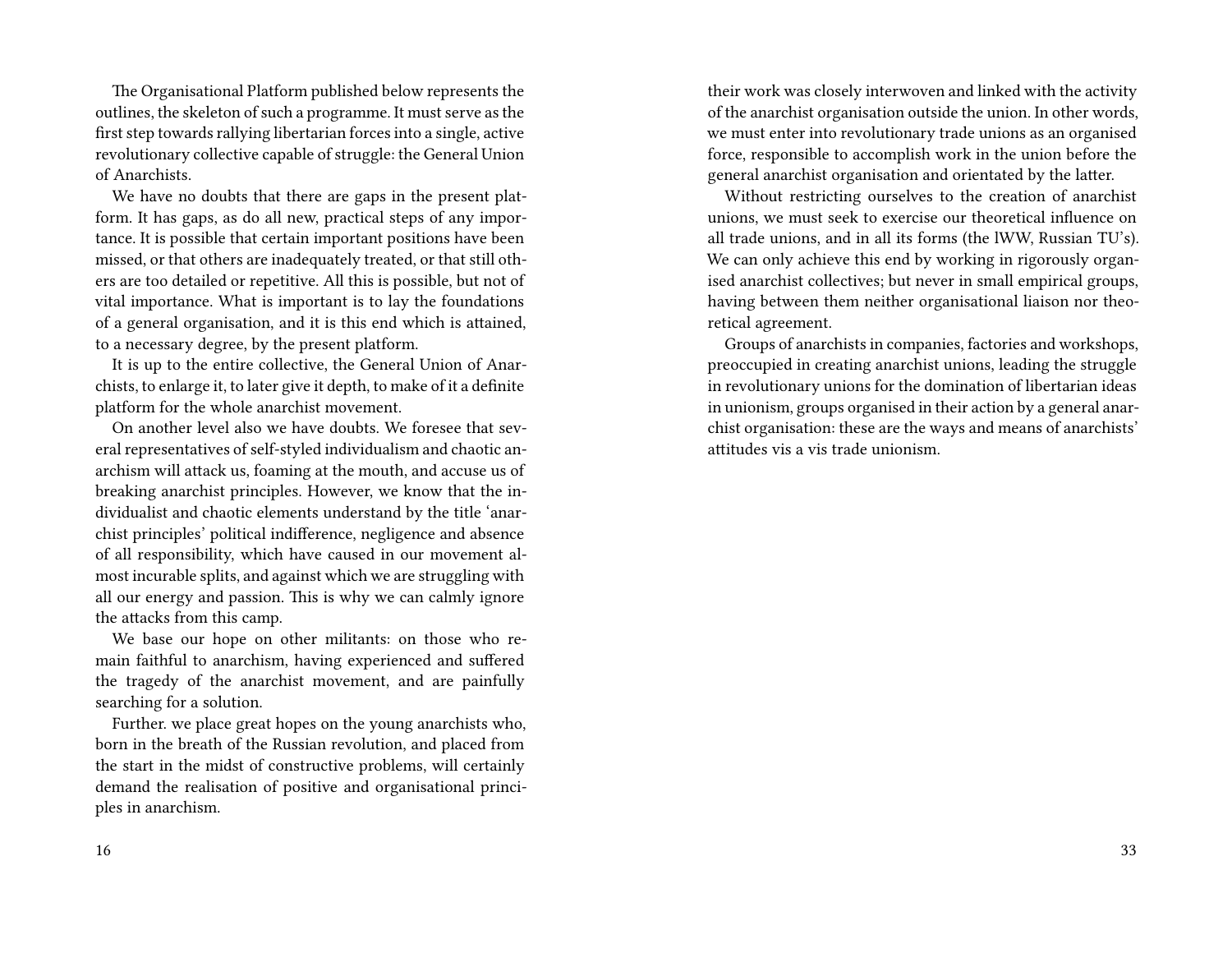the revolution, whether they will be the organisers of all new production, or whether they will leave this role to workers' soviets or factory committees — we judge that anarchists must take part in revolutionary syndicalism as one of the forms of the revolutionary workers' movement.

However, the question which is posed today is not whether anarchists should or should not participate in revolutionary syndicalism, but rather how and to what end they must take part.

We consider the period up to the present day, when anarchists entered the syndicalist movement as individuals and propagandists, as a period of artisan relationships towards the professional workers movement.

Anarcho-syndicalism, trying to forcefully introduce libertarian ideas into the left wing of revolutionary syndicalism as a means of creating anarchist-type unions, represents a step forward, but it does not, as yet, go beyond the empirical method, for anarcho-syndicalism does not necessarily interweave the 'anarchisation' of the trade union movement with that of the anarchists organised outside the movement. For it is only on this basis, of such a liaison, that revolutionary trade unionism could be 'anarchised' and prevented from moving towards opportunism and reformism.

In regarding syndicalism only as a professional body of workers without a coherent social and political theory, and consequently, being powerless to resolve the social question on its own, we consider that the tasks of anarchists in the ranks of the movement consist of developing libertarian theory, and point it in a libertarian direction, in order to transform it into an active arm of the social revolution. It is necessary to never forget that if trade unionism does not find in anarchist theory a support in opportune times it will turn, whether we like it or not, to the ideology of a political statist party.

The tasks of anarchists in the ranks of the revolutionary workers' movement could only be fulfilled on conditions that

We invite all the Russian anarchist organisations dispersed in various countries of the world, and also isolated militants, to unite on the basis of a common organisational platform.

Let this platform serve as the revolutionary backbone, the rallying point of all the militants of the Russian anarchist movement! Let it form the foundations for the General Union of Anarchists!

Long Live the Social Revolution of the Workers of the World!

The *Dielo Trouda Group* Paris. 20.6.1926.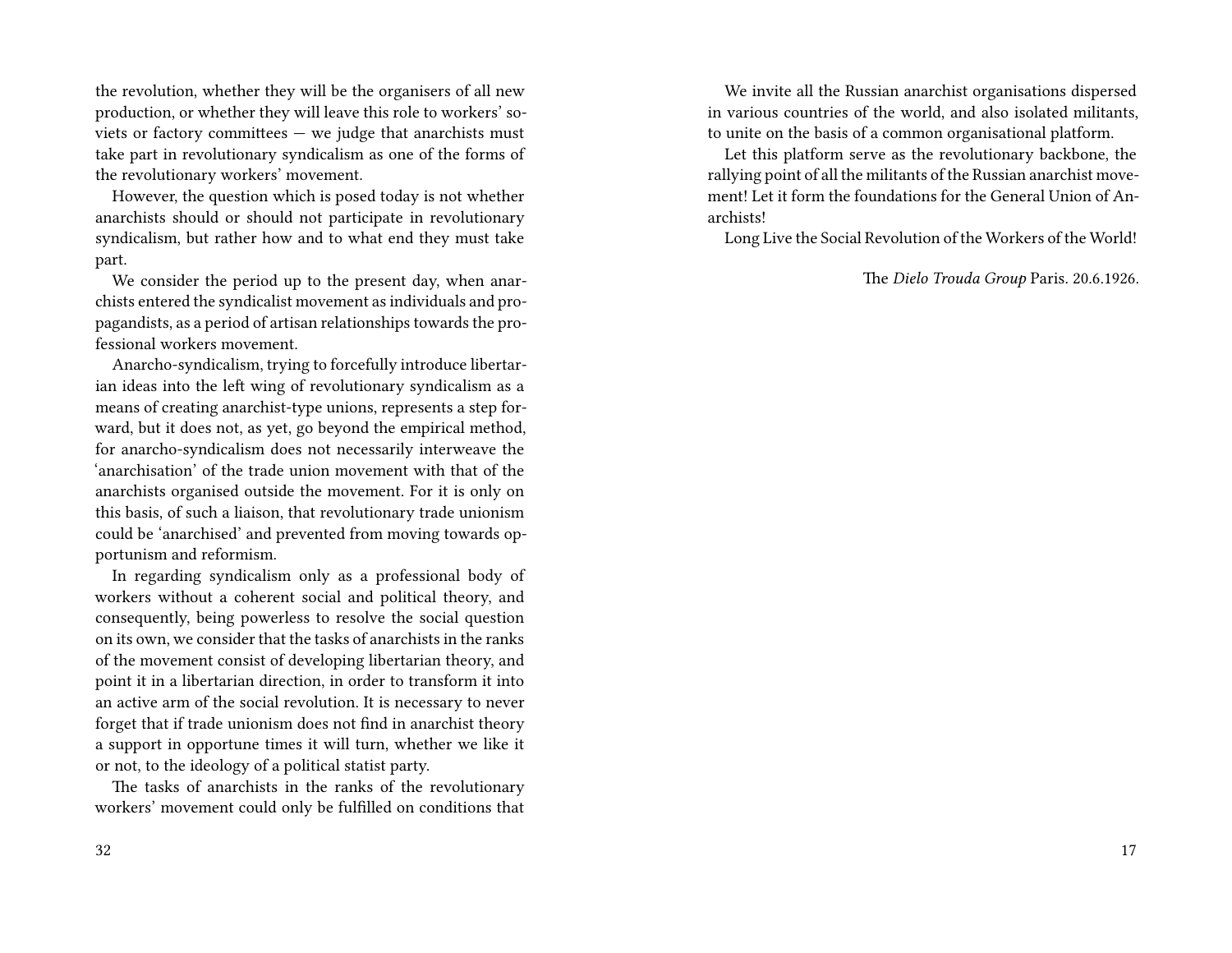# **General Section**

### **1. Class struggle, its role and meaning**

There is no one single humanity There is a humanity of classes Slaves and Masters

*Like all those which have preceded it, the bourgeois capitalist society of our times is not 'one humanity.' It is divided into two very distinct camps, differentiated socially by their situations and their functions, the proletariat (in the wider sense of the word), and the bourgeoisie.*

The lot of the proletariat is, and has been for centuries, to carry the burden of physical, painful work from which the fruits come, not to them, however, but to another, privileged class which owns property, authority, and the products of culture (science, education, art): the bourgeoisie. The social enslavement and exploitation of the working masses form the base on which modern society stands, without which this society could not exist.

This generated a class struggle, at one point taking on an open, violent character, at others a semblance of slow and intangible progress, which reflects needs, necessities, and the concept of the justice of workers.

In the social domain all human history represents an uninterrupted chain of struggles waged by the working masses for their rights, liberty, and a better life — In the history of human society this class struggle has always been the primary factor which determined the form and structure of these societies.

This is what characterises the beginning of the building of a communist society which, once begun, then follows the course of its development without interruption, strengthening itself and perfecting itself continuously.

In this way the take-over of the productive and social functions by the workers will trace an exact demarcation line between the statist and non-statist eras.

If it wishes to become the mouthpiece of the struggling masses, the banner of a whole era of social revolution, anarchism must not assimilate in its programme traces of the old order, the opportunist tendencies of transitional systems and periods, nor hide its fundamental principles, but on the contrary develop and apply them to the utmost.

### **8. Anarchism and syndicalism**

We consider the tendency to oppose libertarian communism to syndicalism and vice versa to be artificial, and devoid of all foundation and meaning.

The ideas of anarchism and syndicalism belong on two different planes. Whereas communism, that is to say a society of free workers, is the goal of the anarchist struggle — syndicalism, that is the movement of revolutionary workers in their occupations, is only one of the forms of revolutionary class struggle. In uniting workers on a basis of production, revolutionary syndicalism, like all groups based on professions, has no determining theory, it does not have a conception of the world which answers all the complicated social and political questions of contemporary reality. It always reflects the ideologies of diverse political groupings notably of those who work most intensely in its ranks.

Our attitude to revolutionary syndicalism derives from what is about to be said. Without trying here to resolve in advance the question of the role of the revolutionary syndicates after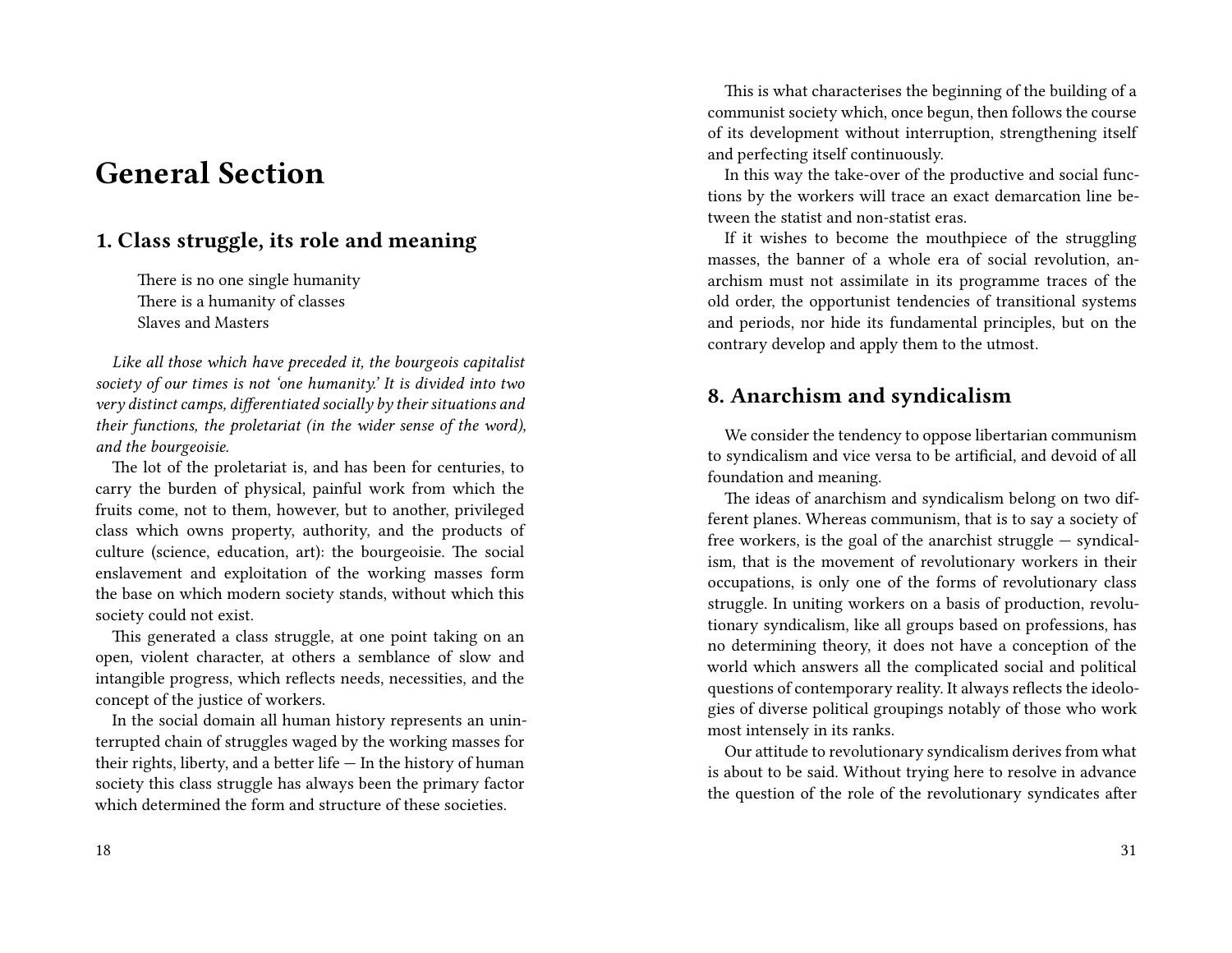Up to now, it has been the anarchists who have preserved this position.

The idea of the transition period, according to which the social revolution should lead not to a communist society, but to a system X retaining elements of the old system, is anti-social in essence. It threatens to result in the reinforcement and development of these elements to their previous dimensions, and to run events backwards.

A flagrant example of this is the regime of the 'dictatorship of the proletariat' established by the bolsheviks in Russia.

According to them, the regime should be but a transitory step towards total communism. In reality, this step has resulted in the restoration of class society, at the bottom of which are, as before, the workers and peasants.

The centre of gravity of the construction of a communist society does [not?] consist in the possibility of assuring each individual unlimited liberty to satisfy his needs from the first day of the revolution; but consists in the conquest of the social base of this society, and establishes the principles of egalitarian relationships between individuals: As for the question of the abundance, greater or lesser, this is not posed at the level of principle, but is a technical problem.

The fundamental principle upon which the new society will be erected and rest, and which must in no way be restricted, is that of the equality of relationships, of the liberty and independence of the workers. This principle represents the first fundamental demand of the masses, for which they rise up in social revolution.

Either the social revolution will terminate in the defeat of the workers, in which case we must start again to prepare the struggle, a new offensive against the capitalist system; or it will lead to the victory of the workers, and in this case, having seized the means which permit self-administration — the land, production, and social functions, the workers will commence the construction of a free society.

The social and political regime of all states is above all the product of class struggle. The fundamental structure of any society shows us the stage at which the class struggle has gravitated and is to be found. The slightest change in the course of the battle of classes, in the relative locations of the forces of the class struggle, produces continuous modifications in the fabric and structure of society.

Such is the general, universal scope and meaning of class struggle in the life of class societies.

### **2. The necessity of a violent social revolution**

The principle of enslavement and exploitation of the masses by violence constitutes the basis of modern society. All the manifestations of its existence: the economy, politics, social relations, rest on class violence, of which the servicing organs are: authority, the police, the army, the judiciary. Everything in this society: each enterprise taken separately, likewise the whole State system, is nothing but the rampart of capitalism, from where they keep a constant eye on the workers, where they always have ready the forces intended to repress all movements by the workers which threaten the foundation or even the tranquillity of that society.

At the same time the system of this society deliberately maintains the working masses in a state of ignorance and mental stagnation; it prevents by force the raising of their moral and intellectual level, in order to more easily get the better of them.

The progress of modern society: the technical evolution of capital and the perfection of its political system, fortifies the power of the ruling classes, and makes the struggle against them more difficult, thus postponing the decisive moment of the emancipation of labour.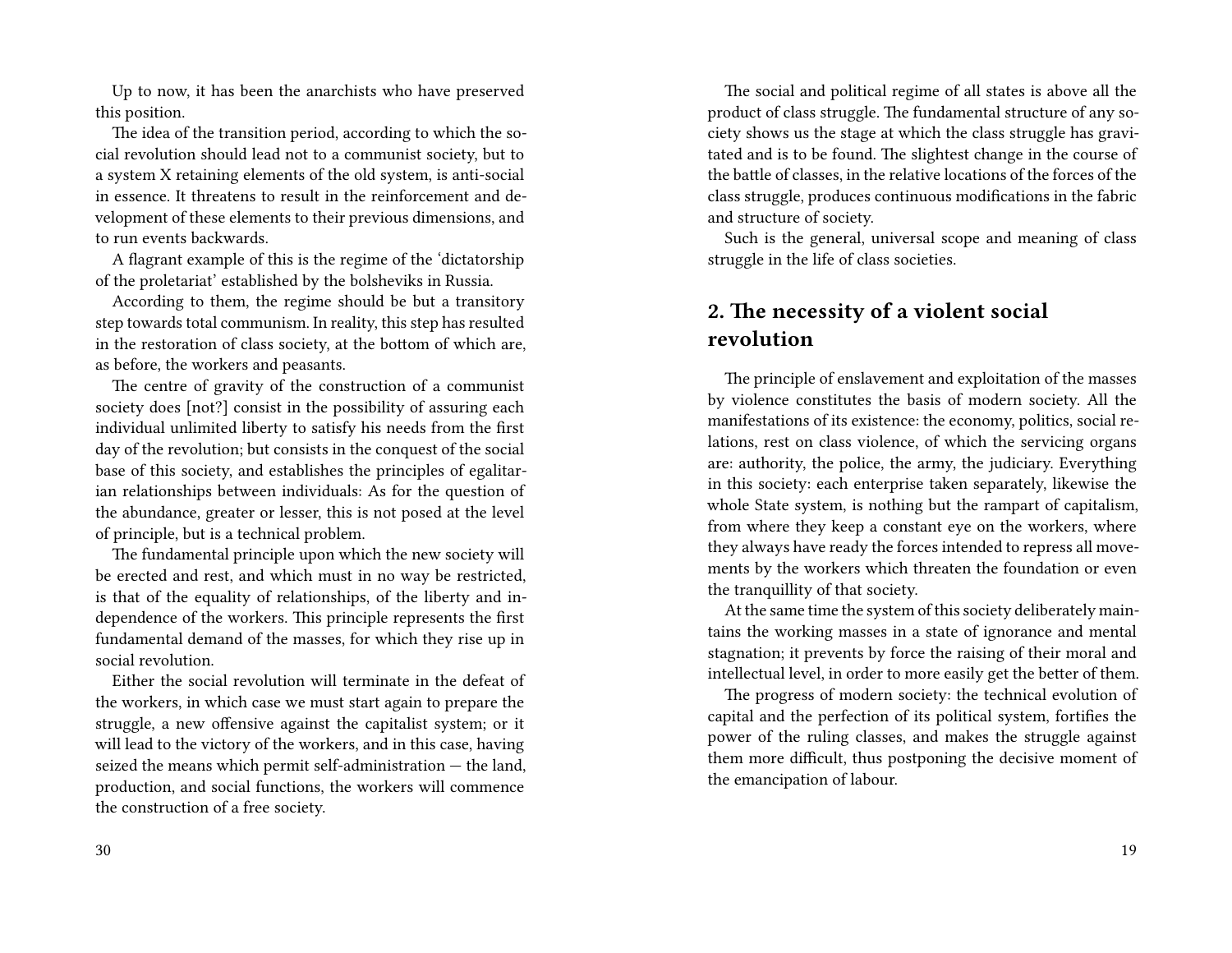Analysis of modern society leads us to the conclusion that the only way to transform capitalist society into a society of free workers is the way of violent social revolution.

#### **3. Anarchists and libertarian communism**

The class struggle created by the enslavement of workers and their aspirations to liberty gave birth, in the oppression, to the idea of anarchism: the idea of the total negation of a social system based on the principles of classes and the State, and its replacement by a free non-statist society of workers under self-management.

So anarchism does not derive from the abstract reflections of an intellectual or a philosopher, but from the direct struggle of workers against capitalism, from the needs and necessities of the workers, from their aspirations to liberty and equality, aspirations which become particularly alive in the best heroic period of the life and struggle of the working masses.

The outstanding anarchist thinkers, Bakunin, Kropotkin and others, did not invent the idea of anarchism, but, having discovered it in the masses, simply helped by the strength of their thought and knowledge to specify and spread it.

Anarchism is not the result of personal efforts nor the object of individual researches.

Similarly, anarchism is not the product of humanitarian aspirations. A single humanity does not exist. Any attempt to make of anarchism an attribute of all present day humanity, to attribute to it a general humanitarian character would be a historical and social lie which would lead inevitably to the justification of the status quo and of a new exploitation.

Anarchism is generally humanitarian only in the sense that the ideas of the masses tend to improve the lives of all men, and that the fate of today's or tomorrow's humanity is inseparable from that of exploited labour. If the working masses are vic-

#### **7. The transition period**

By the expression 'transition period' the socialist parties understand a definite phase in the life of a people of which the characteristic traits are: a rupture with the old order of things and the installation of a new economic and social system a system which however does not yet represent the complete emancipation of workers. In this sense, all the minimum programmes\* (A minimum programme is one whose objective is not the complete transformation of capitalism. but the solution of certain of the immediate problems facing the working class under capitalism.) of the socialist political parties, for example, the democratic programme of the socialist opportunists or the communists' programme for the 'dictatorship of the proletariat,' are programmes of the transition period.

The essential trait of all these is that they regard as impossible, for the moment, the complete realisation of the workers' ideals: their independence, their liberty and equality — and consequently preserve a whole series of the institutions of the capitalist system: the principle of statist compulsion, private ownership of the means and instruments of production, the bureaucracy, and several others, according to the goals of the particular party programme.

On principle anarchists have always been the enemies of such programmes, considering that the construction of transitional systems which maintain the principles of exploitation and compulsion of the masses leads inevitably to a new growth of slavery.

Instead of establishing political minimum programmes , anarchists have always defended the idea of an immediate social revolution, which deprives the capitalist class of its economic and social privileges, and place the means and instruments of production and all the functions of economic and social life in the hands of the workers.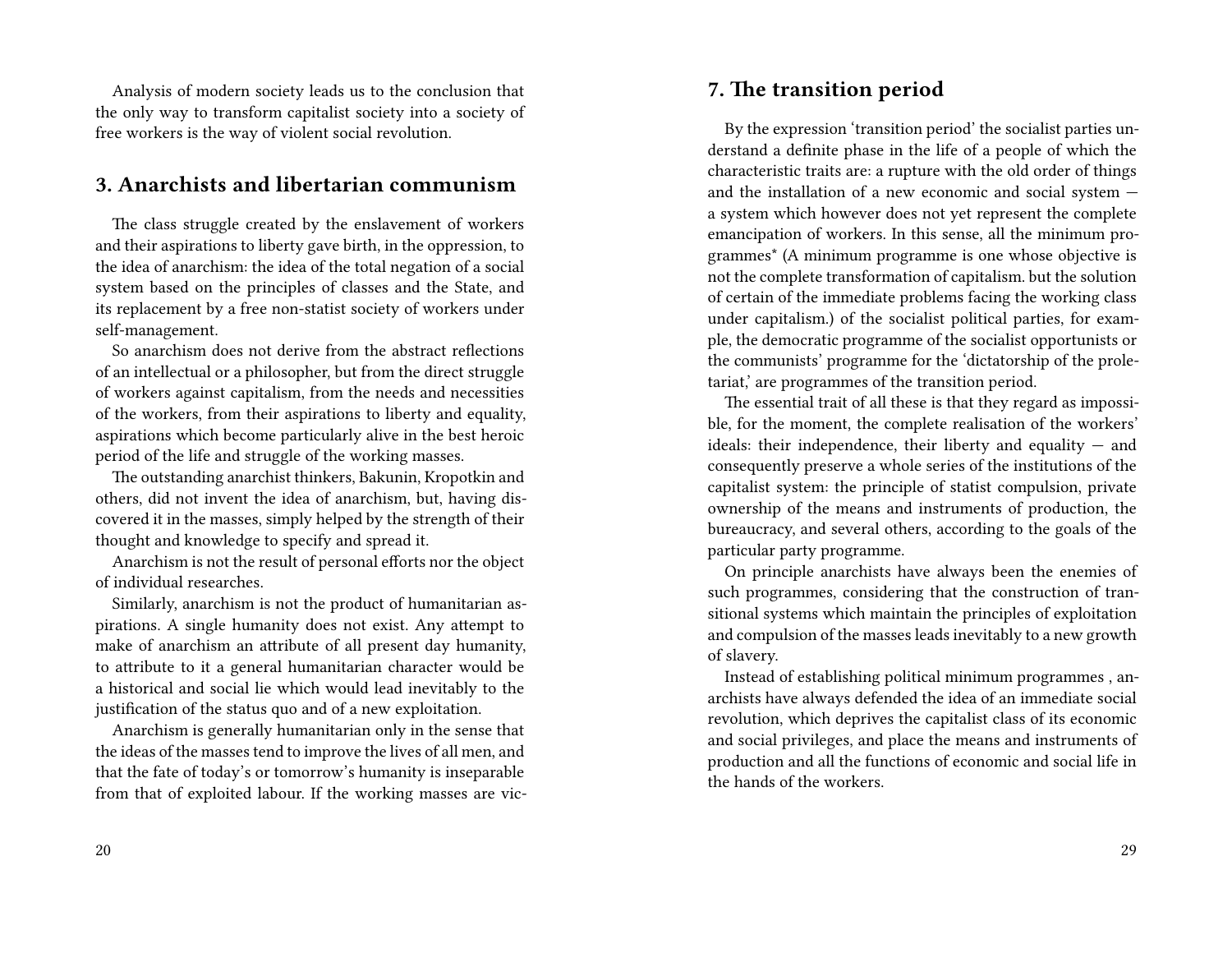socialism. But it is not sufficient that the masses take up the way of the social revolution. It is also necessary to maintain this orientation of the revolution and its objectives: the suppression of capitalist society in the name of that of free workers. As the experience of the Russian revolution in 1917 has shown us, this last task is far from being easy, above all because of the numerous parties which try to orientate the movement in a direction opposed to the social revolution.

Although the masses express themselves profoundly in social movement in terms of anarchist tendencies and tenets, these tendencies and tenets do however remain dispersed, being unco-ordinated, and consequently do not lead to the organisation of the driving power of libertarian ideas which is necessary for preserving the anarchist orientation and objectives of the social revolution. This theoretical driving force can only be expressed by a collective especially created by the masses for this purpose. The organised anarchist elements constitute exactly this collective.

The theoretical and practical duties of this collective are considerable at the time of the revolution.

It must manifest its initiative and display total participation in all the domains of the social revolution: in the orientation and general character of the revolution; in the positive tasks of the revolution, in new production, consumption, the agrarian question etc.

On all these questions, and on numbers of others, the masses demand a clear and precise response from the anarchists. And from the moment when anarchists declare a conception of the revolution and the structure of society, they are obliged to give all these questions a clear response, to relate the solution of these problems to the general conception of libertarian communism, and to devote all their forces to the realisation of these.

Only in this way do the General Union of Anarchists and the anarchist movement completely assure their function as a theoretical driving force in the social revolution.

torious, all humanity will be reborn; if they are not, violence, exploitation, slavery and oppression will reign as before in the world.

The birth, the blossoming, and the realisation of anarchist ideas have their roots in the life and life and the struggle of the working masses and are inseparably bound to their fate.

Anarchism wants to transform the present bourgeois capitalist society into a society which assures the workers the products of their labours, their liberty, independence, and social and political equality. This other society will be libertarian communism, in which social solidarity and free individuality find their full expression, and in which these two ideas develop in perfect harmony.

Libertarian communism believes that the only creator of social value is labour, physical or intellectual, and consequently only labour has the right to manage social and economic life. Because of this, it neither defends nor allows, in any measure, the existence of non-working classes.

Insofar as these classes exist at the same time as libertarian communism the latter will recognise no duty towards them. This will cease when the non-working classes decide to become productive and want to live in a communist society under the same conditions as everyone else, which is that of free members of the society, enjoying the same rights and duties as all other productive members.

Libertarian communism wants to end all exploitation and violence whether it be against individuals or the masses of the people. To this end, it will establish an economic and social base which will unite all sections of the community, assuring each individual an equal place among the rest, and allowing each the maximum well-being. The base is the common ownership of all the means and instruments of production (industry, transport, land, raw materials, etc.) and the building of economic organisations on the principles of equality and self-management of the working classes.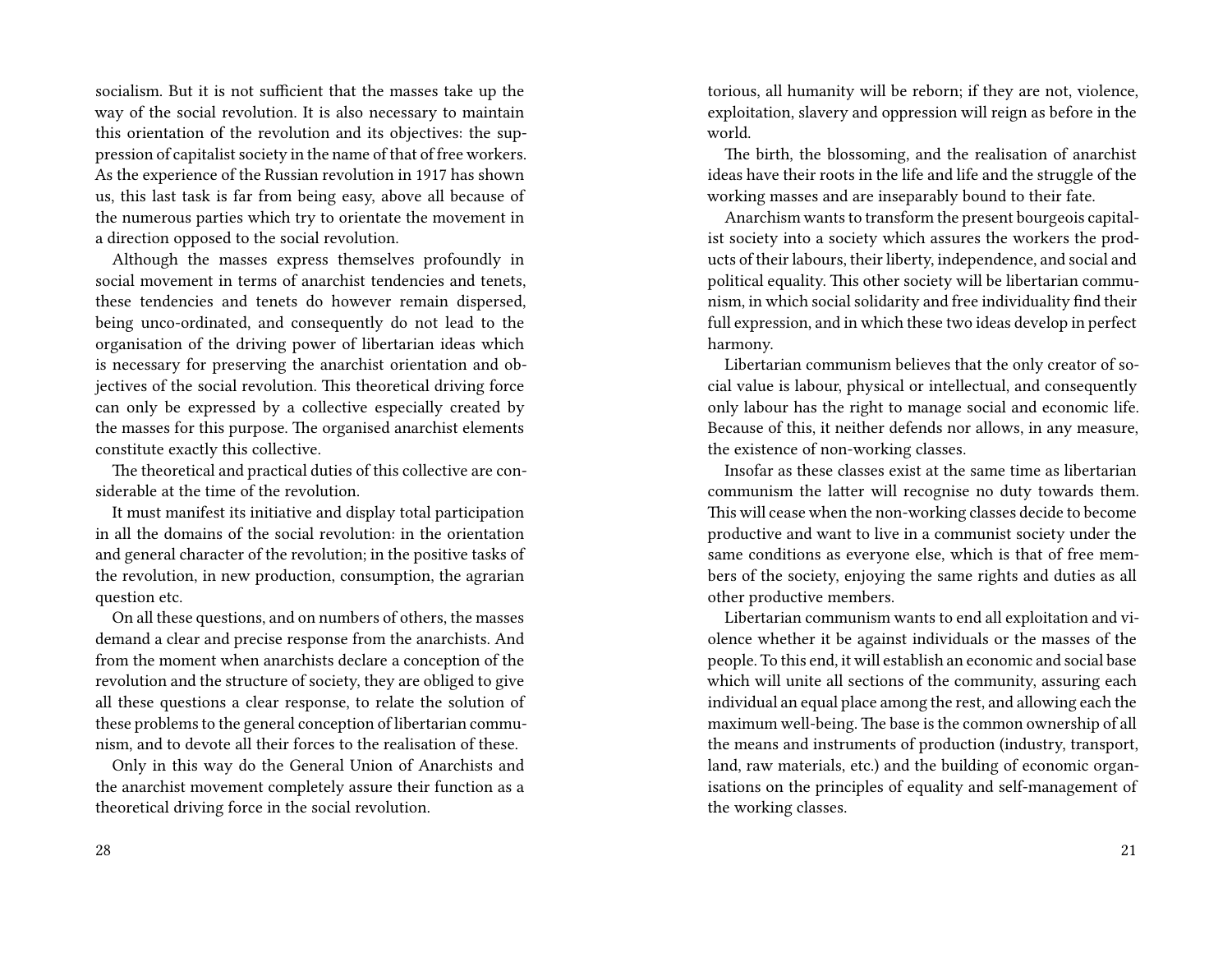Within the limits of this self-managing society of workers, libertarian communism establishes the principle of the equality of value and rights of each individual (not individuality "in general," nor of "mystic individuality," nor the concept of individuality, but each real, living, individual).

## **4. The negation of democracy. Democracy is one of the forms of bourgeois capitalist society.**

The basis of democracy is the maintenance of the two antagonistic classes of modern society: the working class, and the capitalist class and their collaboration on the basis of private capitalist property. The expression of this collaboration is parliament and the national representative government.

Formally, democracy proclaims freedom of speech, of the press, of association, and the equality of all before the law.

In reality all these liberties are of a very relative character: they are tolerated only as long as they do not contest the interests of the dominant class i.e. the bourgeoisie. Democracy preserves intact the principle of private capitalist property. Thus it (democracy) gives the bourgeoisie the right to control the whole economy of the country, the entire press, education, science, art — which in fact make the bourgeoisie absolute master of the whole country. Having a monopoly in the sphere of economic life, the bourgeoisie can also establish its unlimited power in the political sphere. In effect parliament and representative government in the democracies are but the executive organs of the bourgeoisie.

Consequently democracy is but one of the aspects of bourgeois dictatorship, veiled behind deceptive formulae of political liberties and fictitious democratic guarantees.

The more these organisations are conscious and organised in an anarchist way, as from the present, the more they will manifest an intransigent and creative will at the moment of the revolution.

As for the working class in Russia: it is clear that after eight years of bolshevik dictatorship, which enchains the natural needs of the masses for free activity, the true nature of all power is demonstrated better than ever; this class conceals within itself enormous possibilities for the formation of a mass anarchist movement. Organised anarchist militants should go immediately with all the force at their disposal to meet these needs and possibilities, in order that they do not degenerate into reformism (menshevism).

With the same urgency, anarchists should apply themselves to the organisation of the poor peasantry, who are crushed by state power, seeking a way out and concealing enormous revolutionary potential.

The role of the anarchists in the revolutionary period cannot be restricted solely to the propagation of the keynotes of libertarian ideas. Life is not only an arena for the propagation of this or that conception, but also, to the same degree, as the arena of struggle, the strategy, and the aspirations of these conceptions in the management of economic and social life.

More than any other concept, anarchism should become the leading concept of revolution, for it is only on the theoretical base of anarchism that the social revolution can succeed in the complete emancipation of. labour.

The leading position of anarchist ideas in the revolution suggests an orientation of events after anarchist theory. However, this theoretical driving force should not be confused with the political leadership of the statist parties which leads finally to State Power.

Anarchism aspires neither to political power nor to dictatorship. Its principal aspiration is to help the masses to take the authentic road to the social revolution and the construction of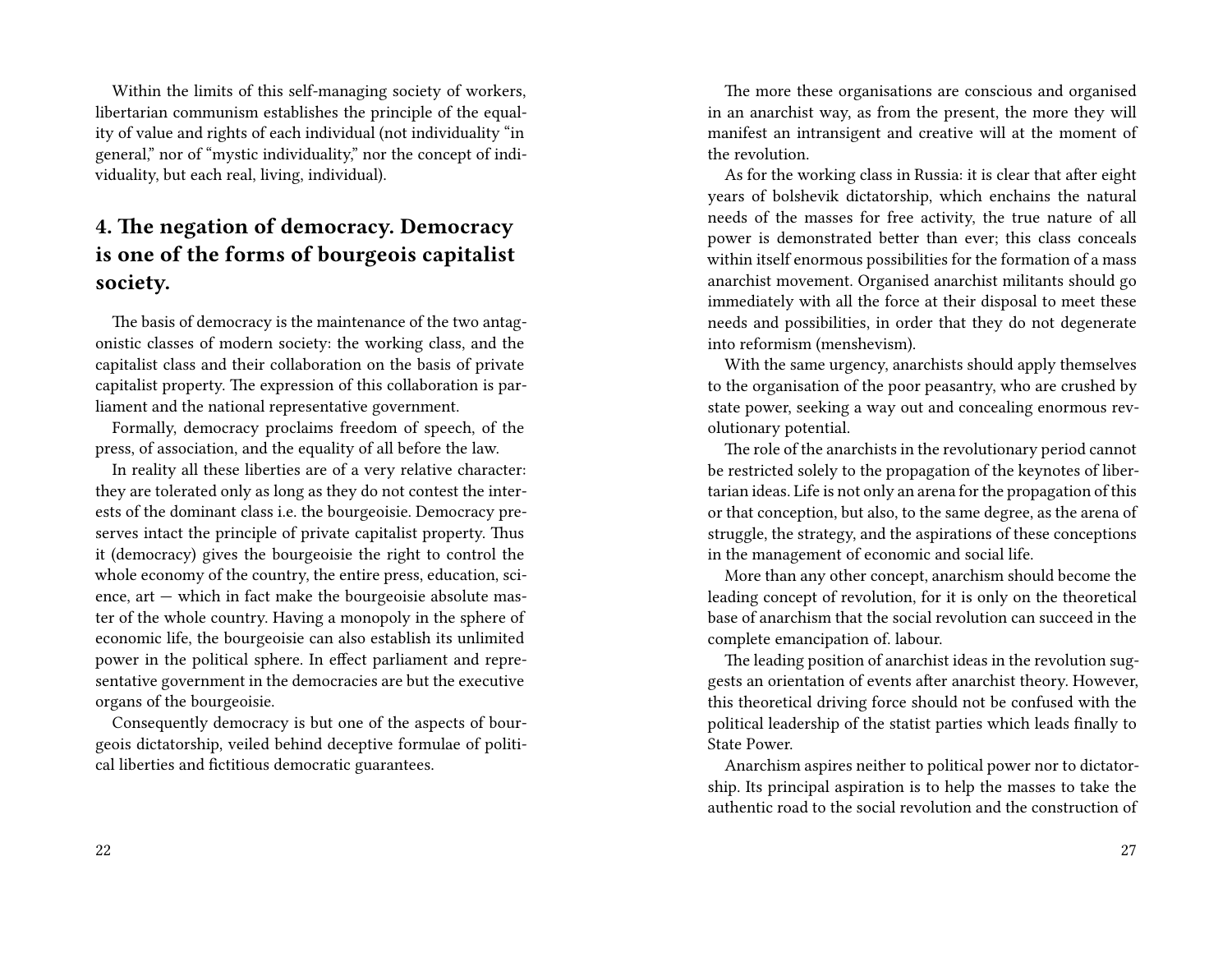cumstances of the moment and consequently killed the creative activity of the masses, in supporting and maintaining the state: choking the free regime of soviets and factory committees which represented the first step towards building a nonstatist socialist society.

Action by anarchists can be divided into two periods, that before the revolution, and that during the revolution. In both, anarchists can only fulfil their role as an organised force if they have a clear conception of the objectives of their struggle and the roads leading to the realisation of these objectives.

The fundamental task of the General Union of Anarchists in the pre-revolutionary period must be the preparation of the workers and peasants for the social revolution.

In denying formal (bourgeois) democracy, authority and State, in proclaiming the complete emancipation of labour, anarchism emphasises to the full the rigorous principles of class struggle. It alerts and develops in the masses class consciousness and the revolutionary intransigence of the class.

It is precisely towards the class intransigence, antidemocratism, anti-statism of the ideas of anarcho-communism. that the libertarian education of the masses must be directed. but education alone is not sufficient — What is also necessary is a certain mass anarchist organisation  $-$  To realise this, it is necessary to work in two directions: on the one hand towards the selection and grouping of revolutionary worker and peasant forces on a libertarian communist theoretical basis (a specifically libertarian communist organisation); on the other, towards regrouping revolutionary workers and peasants on an economic base of production and consumption (revolutionary workers and peasants organised around production: workers and free peasants co-operatives). The worker and peasant class, organised on the basis of production and consumption, penetrated by revolutionary anarchist positions, will be the first strong point of the social revolution.

#### 26

**5. The negation of the state and authority**

The ideologies of the bourgeoisie define the State as the organ which regularises the complex political, civil and social relations between men in modern society, and protecting the order and laws of the latter. Anarchists are in perfect agreement with this definition, but they complete it by affirming that the basis of this order and these laws is the enslavement of the vast majority of the people by an insignificant minority, and that it is precisely this purpose which is served by the State.

The State is simultaneously the organised violence of the bourgeoisie against the workers and the system of its executive organs.

The left socialists, and in particular the bolsheviks, also consider the bourgeois State and Authority to be the servants of capital. But they hold that Authority and the State can become, in the hands of socialist parties, a powerful weapon in the struggle for the emancipation of the proletariat. For this reason these parties are for a socialist Authority and a proletarian State. Some want to conquer power by peaceful, parliamentarian means (the social democratic), others by revolutionary means (the bolsheviks, the left social revolutionaries).

Anarchism considers these two to be fundamentally wrong, disastrous in the work of the emancipation of labour.

Authority is always dependent on the exploitation and enslavement of the mass of the people. It is born of this exploitation, or it is created in the interests of this exploitation. Authority without violence and without exploitation loses all raison d'etre.

The State and Authority take from the masses all initiative, kill the spirit of creation and free activity, cultivates in them the servile psychology of submission, of expectation, of the hope of climbing the social ladder, of blind confidence in their leaders, of the illusion of sharing in authority.